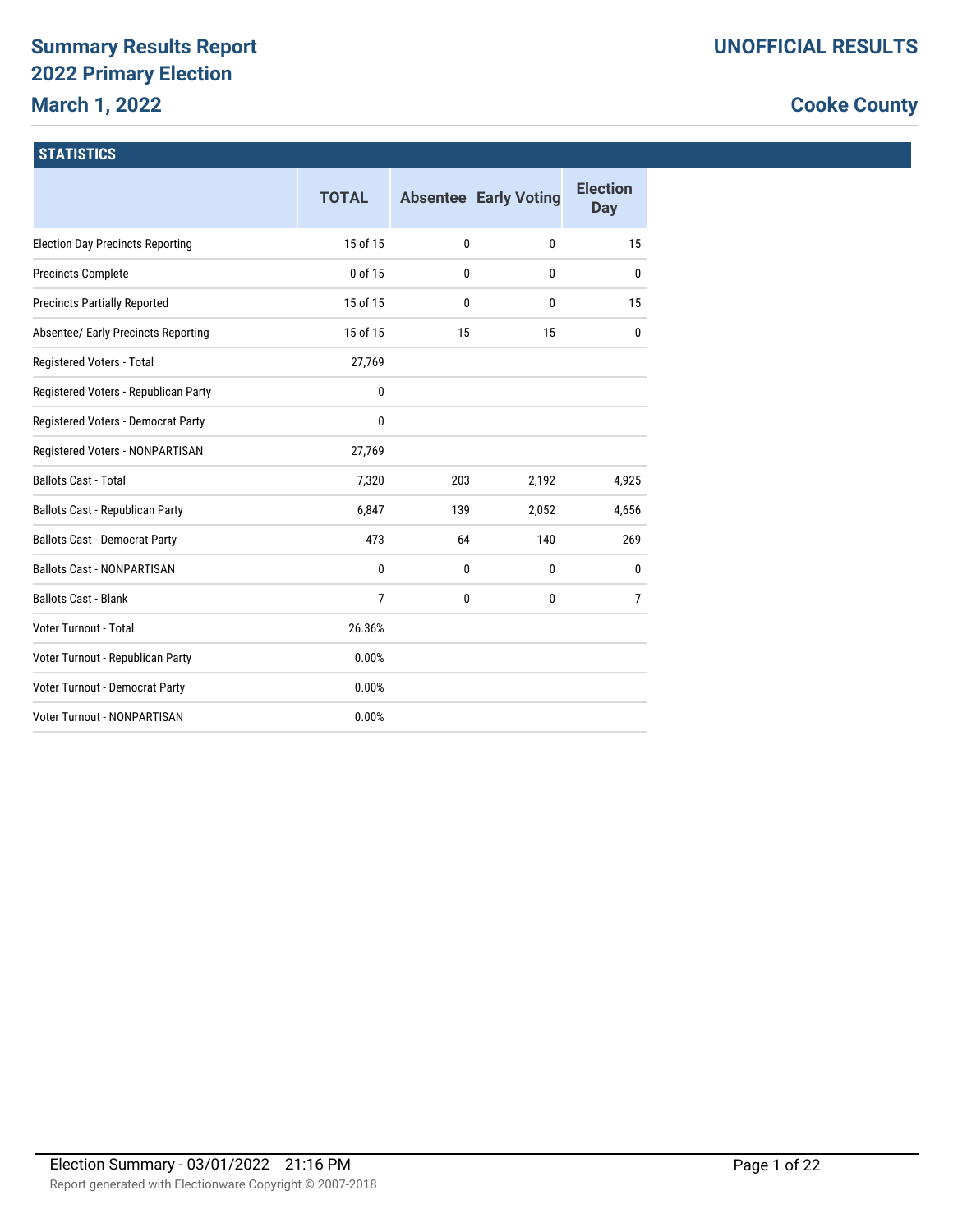### **REP US Rep, District 26**

Vote For 1

|                            | <b>TOTAL</b> | <b>VOTE %</b> |                | <b>Absentee Early Voting</b> | <b>Election</b><br><b>Day</b> |
|----------------------------|--------------|---------------|----------------|------------------------------|-------------------------------|
| Michael C. Burgess         | 4,426        | 75.00%        | 100            | 1,426                        | 2,900                         |
| <b>Isaac Smith</b>         | 562          | 9.52%         | 8              | 164                          | 390                           |
| <b>Vincent Gallo</b>       | 422          | 7.15%         | $\overline{2}$ | 132                          | 288                           |
| <b>Brian Brazeal</b>       | 248          | 4.20%         | $\overline{2}$ | 69                           | 177                           |
| Raven Harrison             | 243          | 4.12%         | 2              | 60                           | 181                           |
| <b>Total Votes Cast</b>    | 5,901        | 100.00%       | 114            | 1,851                        | 3,936                         |
| Overvotes                  | $\mathbf{0}$ |               | $\mathbf{0}$   | 0                            | 0                             |
| Undervotes                 | 946          |               | 25             | 201                          | 720                           |
| <b>Contest Totals</b>      | 6,847        |               | 139            | 2,052                        | 4,656                         |
| <b>Precincts Reporting</b> | 15 of 15     |               |                |                              |                               |

#### **REP Governor**

|                            | <b>TOTAL</b> | <b>VOTE %</b> |                | <b>Absentee Early Voting</b> | <b>Election</b><br><b>Day</b> |
|----------------------------|--------------|---------------|----------------|------------------------------|-------------------------------|
| <b>Greg Abbott</b>         | 4,290        | 63.52%        | 113            | 1,363                        | 2,814                         |
| Allen B. West              | 1,106        | 16.38%        | 8              | 320                          | 778                           |
| Don Huffines               | 777          | 11.50%        | 6              | 181                          | 590                           |
| <b>Chad Prather</b>        | 346          | 5.12%         | 4              | 85                           | 257                           |
| <b>Rick Perry</b>          | 126          | 1.87%         | $\overline{2}$ | 43                           | 81                            |
| Kandy Kaye Horn            | 62           | 0.92%         | $\overline{2}$ | 19                           | 41                            |
| Danny Harrison             | 25           | 0.37%         | 1              | $\overline{7}$               | 17                            |
| Paul Belew                 | 22           | 0.33%         | $\overline{2}$ | 4                            | 16                            |
| <b>Total Votes Cast</b>    | 6,754        | 100.00%       | 138            | 2,022                        | 4,594                         |
| Overvotes                  | 0            |               | 0              | 0                            | 0                             |
| Undervotes                 | 93           |               | 1              | 30                           | 62                            |
| <b>Contest Totals</b>      | 6,847        |               | 139            | 2,052                        | 4,656                         |
| <b>Precincts Reporting</b> | 15 of 15     |               |                |                              |                               |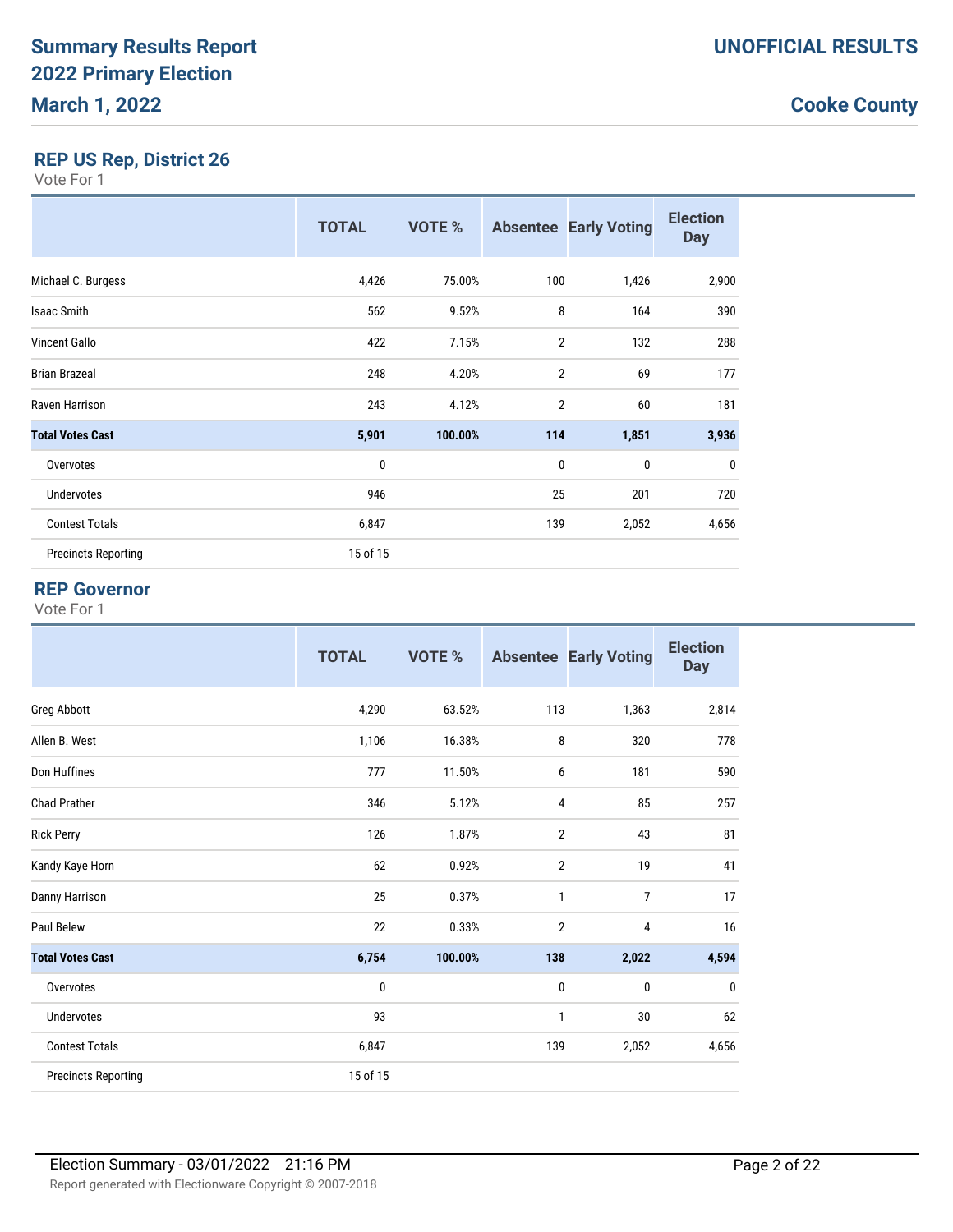#### **REP Lieutenant Governor**

Vote For 1

|                            | <b>TOTAL</b> | VOTE %  |                | <b>Absentee Early Voting</b> | <b>Election</b><br><b>Day</b> |
|----------------------------|--------------|---------|----------------|------------------------------|-------------------------------|
| <b>Dan Patrick</b>         | 4,594        | 73.42%  | 106            | 1,394                        | 3,094                         |
| Daniel Miller              | 605          | 9.67%   | $\overline{7}$ | 175                          | 423                           |
| <b>Trayce Bradford</b>     | 433          | 6.92%   | $\overline{7}$ | 134                          | 292                           |
| Zach Vance                 | 377          | 6.03%   | $\overline{7}$ | 119                          | 251                           |
| <b>Aaron Sorrells</b>      | 159          | 2.54%   | $\overline{2}$ | 44                           | 113                           |
| <b>Todd M. Bullis</b>      | 89           | 1.42%   | 1              | 20                           | 68                            |
| <b>Total Votes Cast</b>    | 6,257        | 100.00% | 130            | 1,886                        | 4,241                         |
| Overvotes                  | 0            |         | $\mathbf 0$    | 0                            | $\mathbf 0$                   |
| Undervotes                 | 590          |         | 9              | 166                          | 415                           |
| <b>Contest Totals</b>      | 6,847        |         | 139            | 2,052                        | 4,656                         |
| <b>Precincts Reporting</b> | 15 of 15     |         |                |                              |                               |

### **REP Attorney General**

|                            | <b>TOTAL</b> | <b>VOTE %</b> |              | <b>Absentee Early Voting</b> | <b>Election</b><br><b>Day</b> |
|----------------------------|--------------|---------------|--------------|------------------------------|-------------------------------|
| Ken Paxton                 | 2,589        | 39.05%        | 55           | 718                          | 1,816                         |
| George P. Bush             | 1,999        | 30.15%        | 39           | 594                          | 1,366                         |
| Louie Gohmert              | 1,327        | 20.02%        | 18           | 382                          | 927                           |
| Eva Guzman                 | 715          | 10.78%        | 23           | 307                          | 385                           |
| <b>Total Votes Cast</b>    | 6,630        | 100.00%       | 135          | 2,001                        | 4,494                         |
| Overvotes                  | 0            |               | $\mathbf{0}$ | 0                            | 0                             |
| <b>Undervotes</b>          | 217          |               | 4            | 51                           | 162                           |
| <b>Contest Totals</b>      | 6,847        |               | 139          | 2,052                        | 4,656                         |
| <b>Precincts Reporting</b> | 15 of 15     |               |              |                              |                               |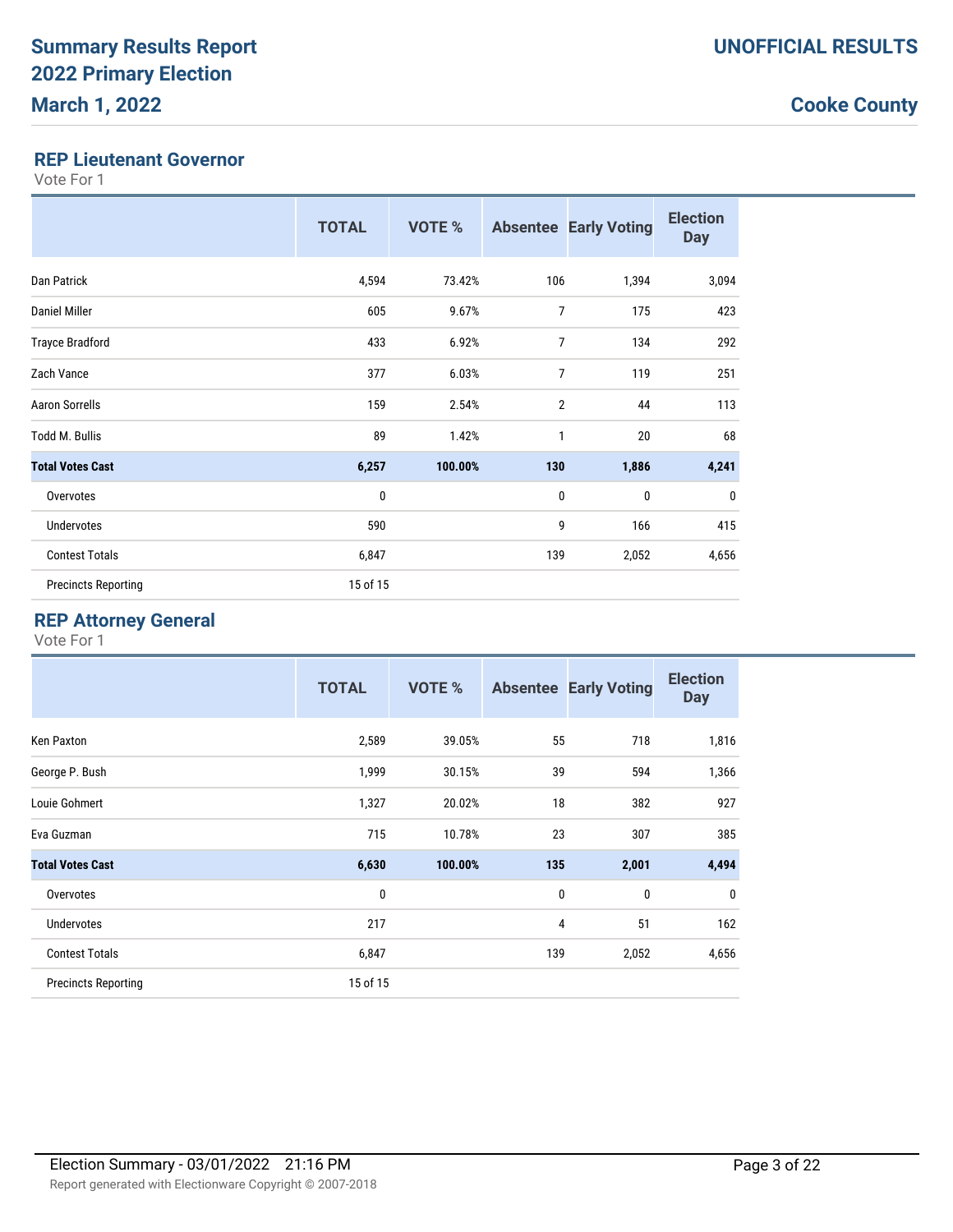**REP Comptroller of Public Accounts**

Vote For 1

|                            | <b>TOTAL</b> | <b>VOTE %</b> | <b>Absentee</b> | <b>Early Voting</b> | <b>Election</b><br><b>Day</b> |
|----------------------------|--------------|---------------|-----------------|---------------------|-------------------------------|
| Glenn Hegar                | 4,602        | 82.00%        | 98              | 1,423               | 3,081                         |
| Mark V. Goloby             | 1,010        | 18.00%        | 22              | 294                 | 694                           |
| <b>Total Votes Cast</b>    | 5,612        | 100.00%       | 120             | 1,717               | 3,775                         |
| Overvotes                  | 0            |               | 0               | 0                   | $\mathbf{0}$                  |
| <b>Undervotes</b>          | 1,235        |               | 19              | 335                 | 881                           |
| <b>Contest Totals</b>      | 6,847        |               | 139             | 2,052               | 4,656                         |
| <b>Precincts Reporting</b> | 15 of 15     |               |                 |                     |                               |

#### **REP Comm General Land Office**

|                            | <b>TOTAL</b> | VOTE %  |                | <b>Absentee Early Voting</b> | <b>Election</b><br><b>Day</b> |
|----------------------------|--------------|---------|----------------|------------------------------|-------------------------------|
| Dawn Buckingham            | 1,500        | 31.28%  | 41             | 480                          | 979                           |
| Jon Spiers                 | 850          | 17.72%  | 18             | 239                          | 593                           |
| <b>Tim Westley</b>         | 808          | 16.85%  | 10             | 227                          | 571                           |
| Don W. Minton              | 611          | 12.74%  | 11             | 206                          | 394                           |
| Victor Avila               | 395          | 8.24%   | 9              | 139                          | 247                           |
| Ben Armenta                | 367          | 7.65%   | 8              | 108                          | 251                           |
| <b>Weston Martinez</b>     | 151          | 3.15%   | $\overline{7}$ | 34                           | 110                           |
| Rufus Lopez                | 114          | 2.38%   | $\mathbf{1}$   | 36                           | 77                            |
| <b>Total Votes Cast</b>    | 4,796        | 100.00% | 105            | 1,469                        | 3,222                         |
| Overvotes                  | $\pmb{0}$    |         | 0              | 0                            | $\mathbf{0}$                  |
| <b>Undervotes</b>          | 2,051        |         | 34             | 583                          | 1,434                         |
| <b>Contest Totals</b>      | 6,847        |         | 139            | 2,052                        | 4,656                         |
| <b>Precincts Reporting</b> | 15 of 15     |         |                |                              |                               |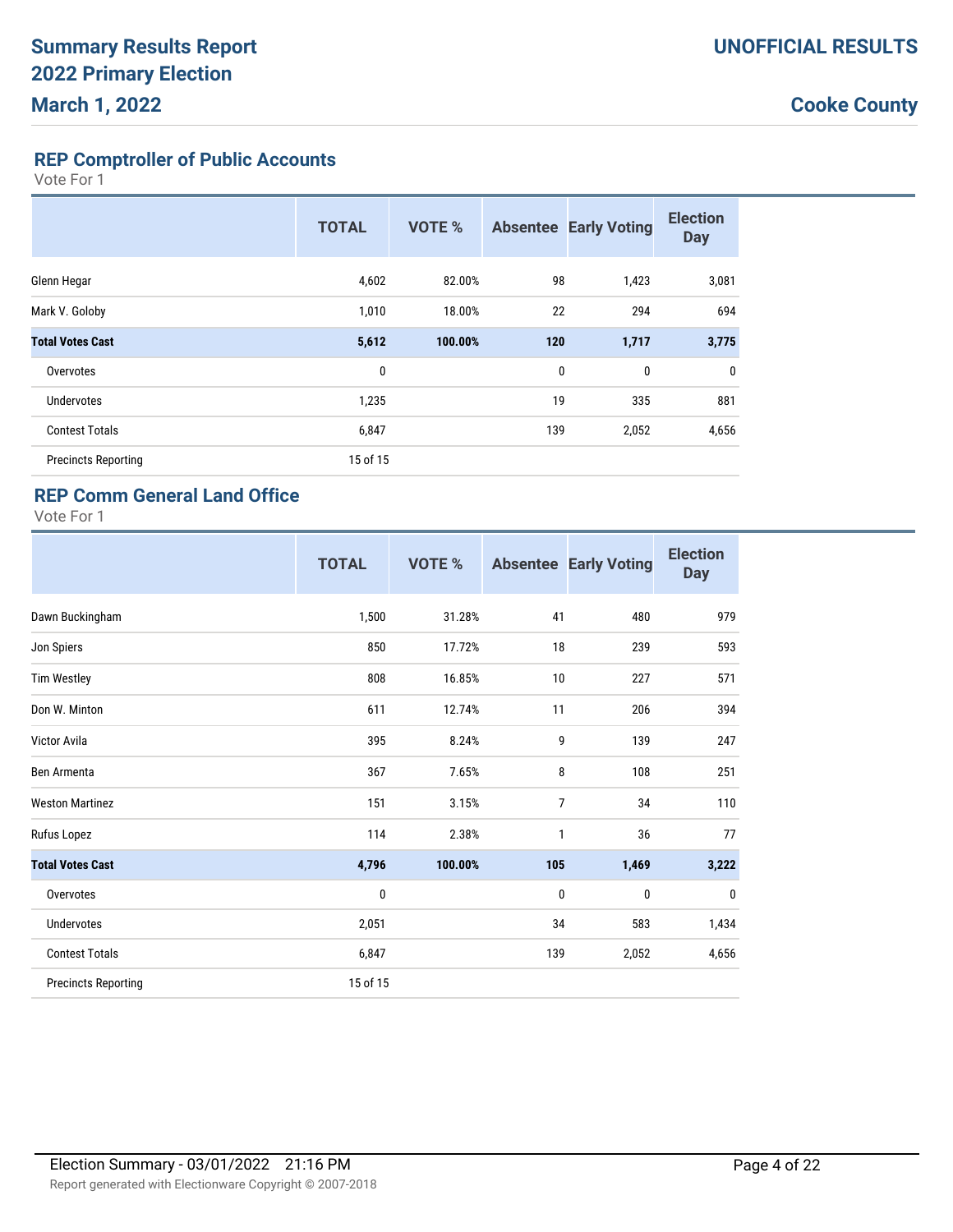**REP Commissioner of Agriculture**

Vote For 1

|                            | <b>TOTAL</b> | <b>VOTE %</b> |                  | <b>Absentee Early Voting</b> | <b>Election</b><br><b>Day</b> |
|----------------------------|--------------|---------------|------------------|------------------------------|-------------------------------|
| Sid Miller                 | 3,115        | 57.28%        | 55               | 926                          | 2,134                         |
| James White                | 1,737        | 31.94%        | 36               | 543                          | 1,158                         |
| Carey A. Counsil           | 586          | 10.78%        | 20               | 176                          | 390                           |
| <b>Total Votes Cast</b>    | 5,438        | 100.00%       | 111              | 1,645                        | 3,682                         |
| Overvotes                  | 1            |               | $\boldsymbol{0}$ | $\mathbf{0}$                 | $\mathbf{1}$                  |
| <b>Undervotes</b>          | 1,408        |               | 28               | 407                          | 973                           |
| <b>Contest Totals</b>      | 6,847        |               | 139              | 2,052                        | 4,656                         |
| <b>Precincts Reporting</b> | 15 of 15     |               |                  |                              |                               |

### **REP Railroad Commissioner**

|                            | <b>TOTAL</b> | VOTE %  |             | <b>Absentee Early Voting</b> | <b>Election</b><br><b>Day</b> |
|----------------------------|--------------|---------|-------------|------------------------------|-------------------------------|
| Wayne Christian            | 2,228        | 44.60%  | 54          | 663                          | 1,511                         |
| Dawayne Tipton             | 1,011        | 20.24%  | 15          | 313                          | 683                           |
| Sarah Stogner              | 786          | 15.74%  | 17          | 260                          | 509                           |
| Marvin "Sarge" Summers     | 525          | 10.51%  | 7           | 154                          | 364                           |
| Tom Slocum Jr              | 445          | 8.91%   | 10          | 119                          | 316                           |
| <b>Total Votes Cast</b>    | 4,995        | 100.00% | 103         | 1,509                        | 3,383                         |
| Overvotes                  | 1            |         | $\mathbf 0$ | $\mathbf 0$                  | $\mathbf{1}$                  |
| <b>Undervotes</b>          | 1,851        |         | 36          | 543                          | 1,272                         |
| <b>Contest Totals</b>      | 6,847        |         | 139         | 2,052                        | 4,656                         |
| <b>Precincts Reporting</b> | 15 of 15     |         |             |                              |                               |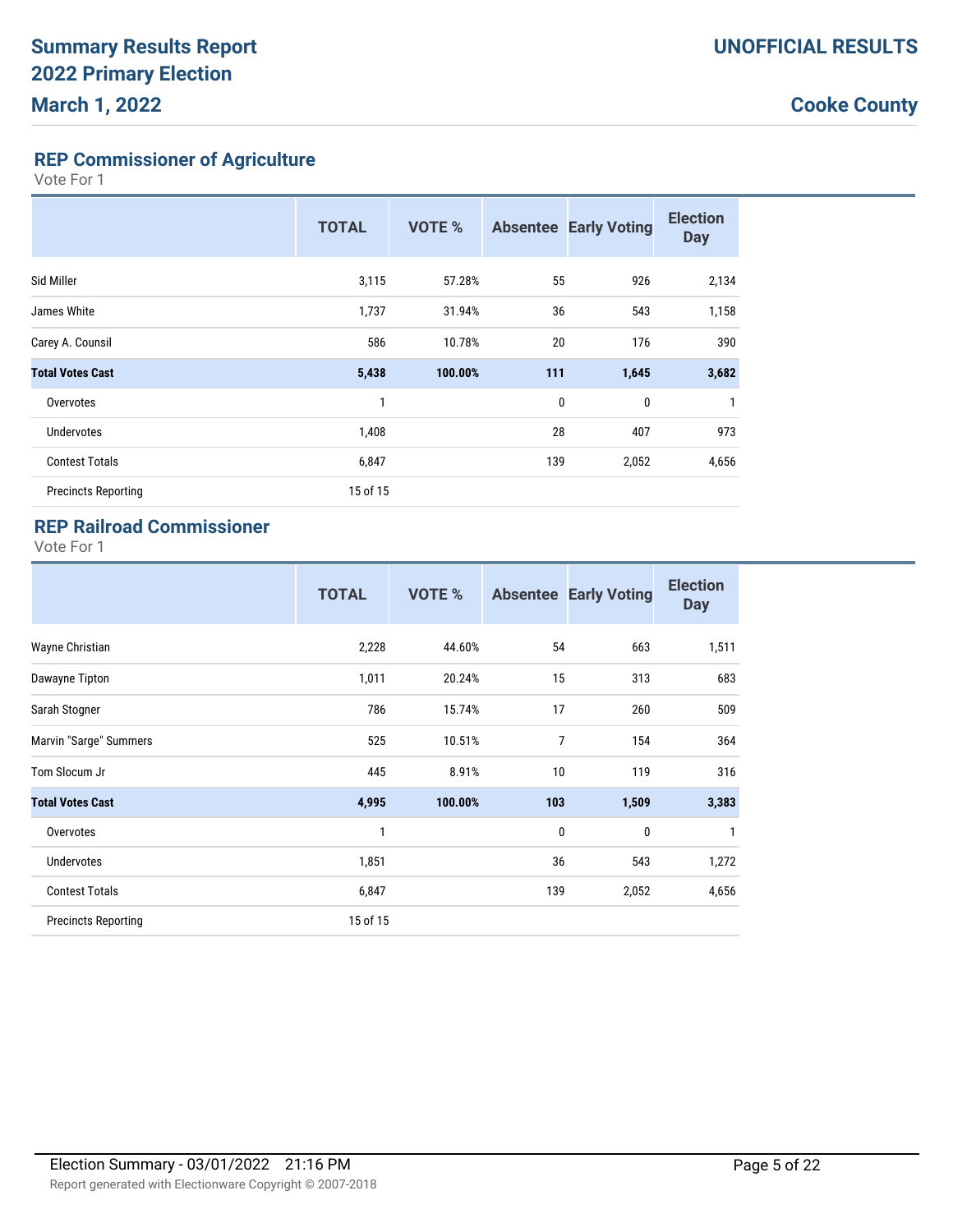**REP Justice, Supreme Court, Pl 3**

Vote For 1

|                            | <b>TOTAL</b> | <b>VOTE %</b> |     | <b>Absentee Early Voting</b> | <b>Election</b><br><b>Day</b> |
|----------------------------|--------------|---------------|-----|------------------------------|-------------------------------|
| Debra Lehrmann             | 4,979        | 100.00%       | 103 | 1,495                        | 3,381                         |
| <b>Total Votes Cast</b>    | 4,979        | 100.00%       | 103 | 1,495                        | 3,381                         |
| Overvotes                  | 0            |               | 0   | $\mathbf 0$                  | 0                             |
| <b>Undervotes</b>          | 1,868        |               | 36  | 557                          | 1,275                         |
| <b>Contest Totals</b>      | 6,847        |               | 139 | 2,052                        | 4,656                         |
| <b>Precincts Reporting</b> | 15 of 15     |               |     |                              |                               |

#### **REP Justice, Supreme Court, Pl 5**

Vote For 1

|                            | <b>TOTAL</b> | <b>VOTE %</b> |     | <b>Absentee Early Voting</b> | <b>Election</b><br><b>Day</b> |
|----------------------------|--------------|---------------|-----|------------------------------|-------------------------------|
| Rebeca Huddle              | 4,879        | 100.00%       | 101 | 1,468                        | 3,310                         |
| <b>Total Votes Cast</b>    | 4,879        | 100.00%       | 101 | 1,468                        | 3,310                         |
| Overvotes                  | 0            |               | 0   | 0                            | 0                             |
| Undervotes                 | 1,968        |               | 38  | 584                          | 1,346                         |
| <b>Contest Totals</b>      | 6,847        |               | 139 | 2,052                        | 4,656                         |
| <b>Precincts Reporting</b> | 15 of 15     |               |     |                              |                               |

#### **REP Justice, Supreme Court, Pl 9**

|                            | <b>TOTAL</b> | <b>VOTE %</b> |              | <b>Absentee Early Voting</b> | <b>Election</b><br><b>Day</b> |
|----------------------------|--------------|---------------|--------------|------------------------------|-------------------------------|
| David J. Schenck           | 2,982        | 61.89%        | 52           | 844                          | 2,086                         |
| Evan Young                 | 1,836        | 38.11%        | 54           | 611                          | 1,171                         |
| <b>Total Votes Cast</b>    | 4,818        | 100.00%       | 106          | 1,455                        | 3,257                         |
| Overvotes                  | 0            |               | $\mathbf{0}$ | 0                            | $\mathbf{0}$                  |
| Undervotes                 | 2,029        |               | 33           | 597                          | 1,399                         |
| <b>Contest Totals</b>      | 6,847        |               | 139          | 2,052                        | 4,656                         |
| <b>Precincts Reporting</b> | 15 of 15     |               |              |                              |                               |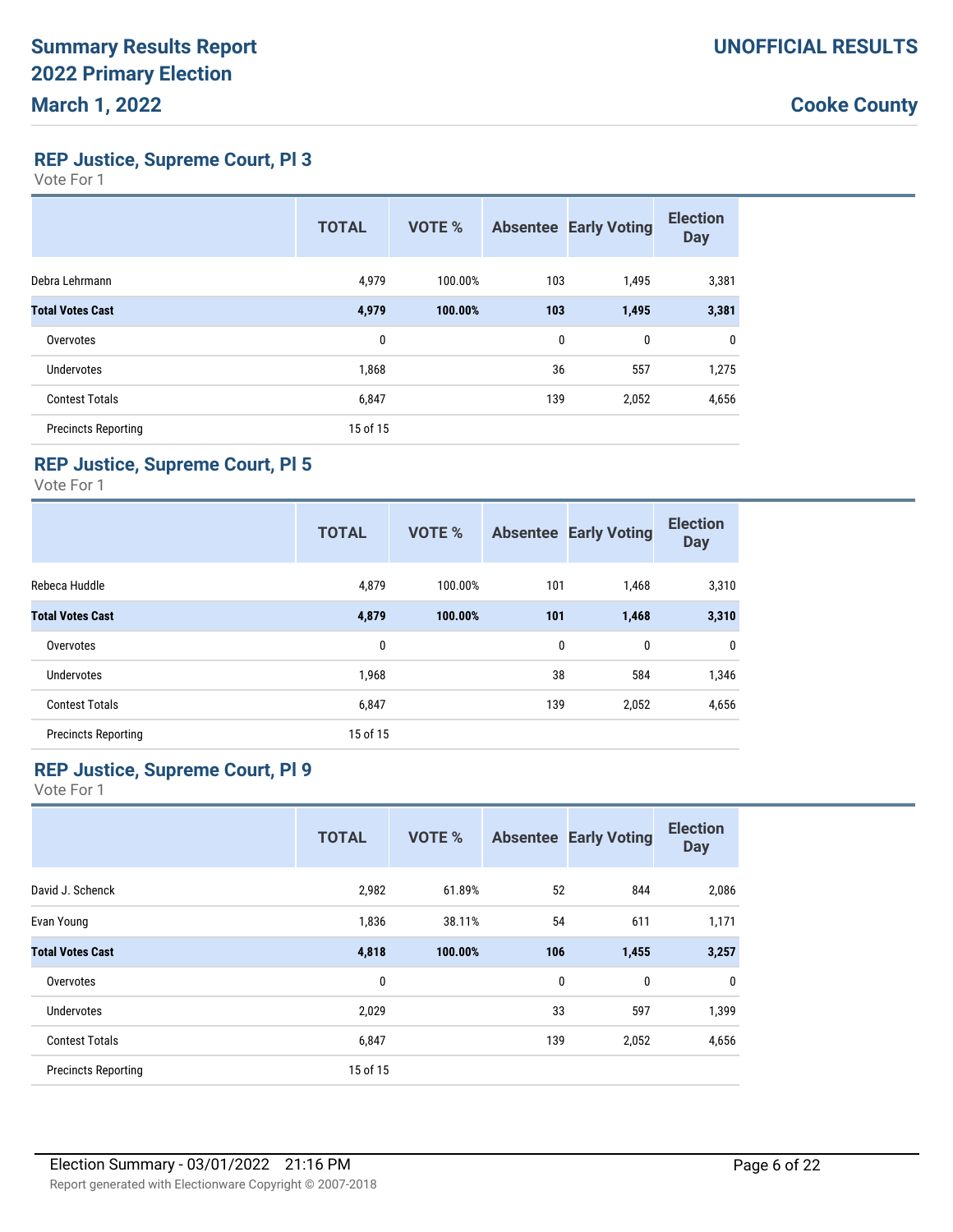**REP Judge, Ct of Crim App, Pl 2**

Vote For 1

|                            | <b>TOTAL</b> | <b>VOTE %</b> |     | <b>Absentee Early Voting</b> | <b>Election</b><br><b>Day</b> |
|----------------------------|--------------|---------------|-----|------------------------------|-------------------------------|
| Mary Lou Keel              | 4,797        | 100.00%       | 101 | 1,462                        | 3,234                         |
| <b>Total Votes Cast</b>    | 4,797        | 100.00%       | 101 | 1,462                        | 3,234                         |
| Overvotes                  | 0            |               | 0   | 0                            | 0                             |
| Undervotes                 | 2,050        |               | 38  | 590                          | 1,422                         |
| <b>Contest Totals</b>      | 6,847        |               | 139 | 2,052                        | 4,656                         |
| <b>Precincts Reporting</b> | 15 of 15     |               |     |                              |                               |

### **REP Judge, Ct of Crim App, Pl 5**

Vote For 1

|                            | <b>TOTAL</b> | <b>VOTE %</b> |     | <b>Absentee Early Voting</b> | <b>Election</b><br><b>Day</b> |
|----------------------------|--------------|---------------|-----|------------------------------|-------------------------------|
| <b>Scott Walker</b>        | 3,030        | 62.99%        | 70  | 939                          | 2,021                         |
| Clint Morgan               | 1,780        | 37.01%        | 37  | 516                          | 1,227                         |
| <b>Total Votes Cast</b>    | 4,810        | 100.00%       | 107 | 1,455                        | 3,248                         |
| Overvotes                  | 1            |               | 0   | 0                            | 1                             |
| <b>Undervotes</b>          | 2,036        |               | 32  | 597                          | 1,407                         |
| <b>Contest Totals</b>      | 6,847        |               | 139 | 2,052                        | 4,656                         |
| <b>Precincts Reporting</b> | 15 of 15     |               |     |                              |                               |

### **REP Judge, Ct of Crim App, Pl 6**

| <b>TOTAL</b> | <b>VOTE %</b> |     |             | <b>Election</b><br><b>Day</b>                         |
|--------------|---------------|-----|-------------|-------------------------------------------------------|
| 4,696        | 100.00%       | 101 | 1,410       | 3,185                                                 |
| 4,696        | 100.00%       |     | 1,410       | 3,185                                                 |
| 0            |               |     | $\mathbf 0$ | 0                                                     |
| 2,151        |               |     | 642         | 1,471                                                 |
| 6,847        |               |     | 2,052       | 4,656                                                 |
| 15 of 15     |               |     |             |                                                       |
|              |               |     |             | <b>Absentee Early Voting</b><br>101<br>0<br>38<br>139 |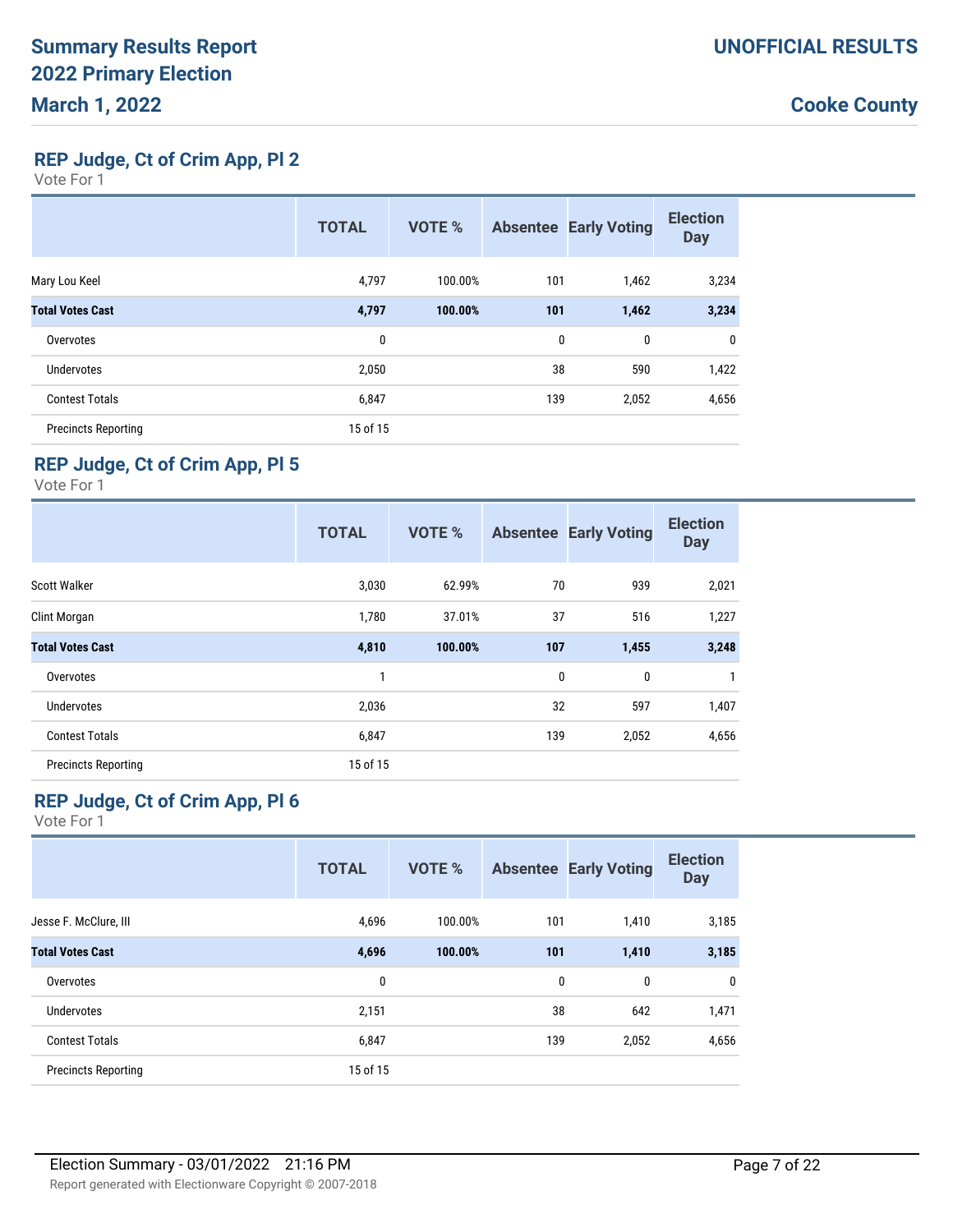**REP Member, State BoE, Dist 12**

Vote For 1

|                            | <b>TOTAL</b> | <b>VOTE %</b> |     | <b>Absentee Early Voting</b> | <b>Election</b><br><b>Day</b> |
|----------------------------|--------------|---------------|-----|------------------------------|-------------------------------|
| Pam Little                 | 4,772        | 100.00%       | 103 | 1,443                        | 3,226                         |
| <b>Total Votes Cast</b>    | 4,772        | 100.00%       | 103 | 1,443                        | 3,226                         |
| Overvotes                  | 0            |               | 0   | 0                            | 0                             |
| Undervotes                 | 2,075        |               | 36  | 609                          | 1,430                         |
| <b>Contest Totals</b>      | 6,847        |               | 139 | 2,052                        | 4,656                         |
| <b>Precincts Reporting</b> | 15 of 15     |               |     |                              |                               |

### **REP State Senator, Dist 30**

Vote For 1

|                            | <b>TOTAL</b> | <b>VOTE %</b> |     | <b>Absentee Early Voting</b> | <b>Election</b><br><b>Day</b> |
|----------------------------|--------------|---------------|-----|------------------------------|-------------------------------|
| Drew Springer              | 5,681        | 100.00%       | 118 | 1,693                        | 3,870                         |
| <b>Total Votes Cast</b>    | 5,681        | 100.00%       | 118 | 1,693                        | 3,870                         |
| Overvotes                  | 0            |               | 0   | 0                            | 0                             |
| <b>Undervotes</b>          | 1,166        |               | 21  | 359                          | 786                           |
| <b>Contest Totals</b>      | 6,847        |               | 139 | 2,052                        | 4,656                         |
| <b>Precincts Reporting</b> | 15 of 15     |               |     |                              |                               |

#### **REP State Rep, Dist 68**

|                            | <b>TOTAL</b> | <b>VOTE %</b> |                | <b>Absentee Early Voting</b> | <b>Election</b><br><b>Day</b> |
|----------------------------|--------------|---------------|----------------|------------------------------|-------------------------------|
| David Spiller              | 4,176        | 68.37%        | 110            | 1,345                        | 2,721                         |
| Mark Middleton             | 1,050        | 17.19%        | 12             | 271                          | 767                           |
| <b>Craig Carter</b>        | 701          | 11.48%        | 5              | 195                          | 501                           |
| Gary W. Franklin           | 181          | 2.96%         | $\overline{2}$ | 57                           | 122                           |
| <b>Total Votes Cast</b>    | 6,108        | 100.00%       | 129            | 1,868                        | 4,111                         |
| Overvotes                  | 0            |               | $\mathbf 0$    | 0                            | $\mathbf{0}$                  |
| <b>Undervotes</b>          | 739          |               | 10             | 184                          | 545                           |
| <b>Contest Totals</b>      | 6,847        |               | 139            | 2,052                        | 4,656                         |
| <b>Precincts Reporting</b> | 15 of 15     |               |                |                              |                               |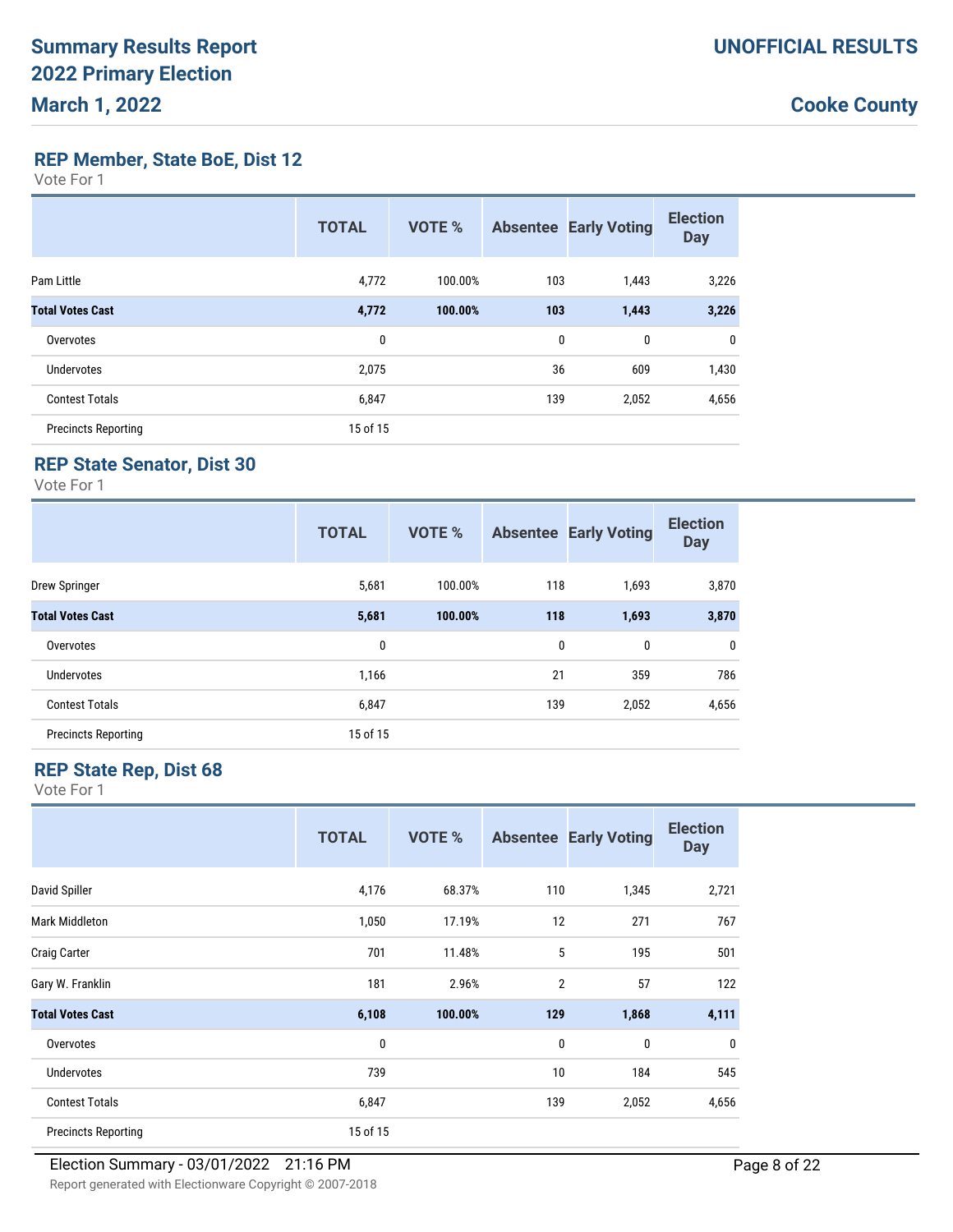**REP Justice, 2nd Ct of App Dist, Pl 3**

Vote For 1

|                            | <b>TOTAL</b> | <b>VOTE %</b> |     | <b>Absentee Early Voting</b> | <b>Election</b><br><b>Day</b> |
|----------------------------|--------------|---------------|-----|------------------------------|-------------------------------|
| Elizabeth Kerr             | 4,790        | 100.00%       | 103 | 1,453                        | 3,234                         |
| <b>Total Votes Cast</b>    | 4,790        | 100.00%       | 103 | 1,453                        | 3,234                         |
| Overvotes                  | 0            |               | 0   | $\mathbf 0$                  | 0                             |
| Undervotes                 | 2,057        |               | 36  | 599                          | 1,422                         |
| <b>Contest Totals</b>      | 6,847        |               | 139 | 2,052                        | 4,656                         |
| <b>Precincts Reporting</b> | 15 of 15     |               |     |                              |                               |

### **REP County Judge**

Vote For 1

|                            | <b>TOTAL</b> | <b>VOTE %</b> |     | <b>Absentee Early Voting</b> | <b>Election</b><br><b>Day</b> |
|----------------------------|--------------|---------------|-----|------------------------------|-------------------------------|
| Leon Klement               | 2,452        | 38.74%        | 47  | 661                          | 1,744                         |
| John O. Roane              | 2,260        | 35.71%        | 45  | 672                          | 1,543                         |
| <b>Steve Starnes</b>       | 1,617        | 25.55%        | 36  | 591                          | 990                           |
| <b>Total Votes Cast</b>    | 6,329        | 100.00%       | 128 | 1,924                        | 4,277                         |
| Overvotes                  | 0            |               | 0   | 0                            | 0                             |
| <b>Undervotes</b>          | 518          |               | 11  | 128                          | 379                           |
| <b>Contest Totals</b>      | 6,847        |               | 139 | 2,052                        | 4,656                         |
| <b>Precincts Reporting</b> | 15 of 15     |               |     |                              |                               |

### **REP Judge, County Court at Law**

|                            | <b>TOTAL</b> | <b>VOTE %</b> |              | <b>Absentee Early Voting</b> | <b>Election</b><br><b>Day</b> |
|----------------------------|--------------|---------------|--------------|------------------------------|-------------------------------|
| John H. Morris             | 3,086        | 50.44%        | 64           | 991                          | 2,031                         |
| Lynn Switzer               | 3,032        | 49.56%        | 66           | 890                          | 2,076                         |
| <b>Total Votes Cast</b>    | 6,118        | 100.00%       | 130          | 1,881                        | 4,107                         |
| Overvotes                  | $\mathbf{0}$ |               | $\mathbf{0}$ | 0                            | 0                             |
| <b>Undervotes</b>          | 729          |               | 9            | 171                          | 549                           |
| <b>Contest Totals</b>      | 6,847        |               | 139          | 2,052                        | 4,656                         |
| <b>Precincts Reporting</b> | 15 of 15     |               |              |                              |                               |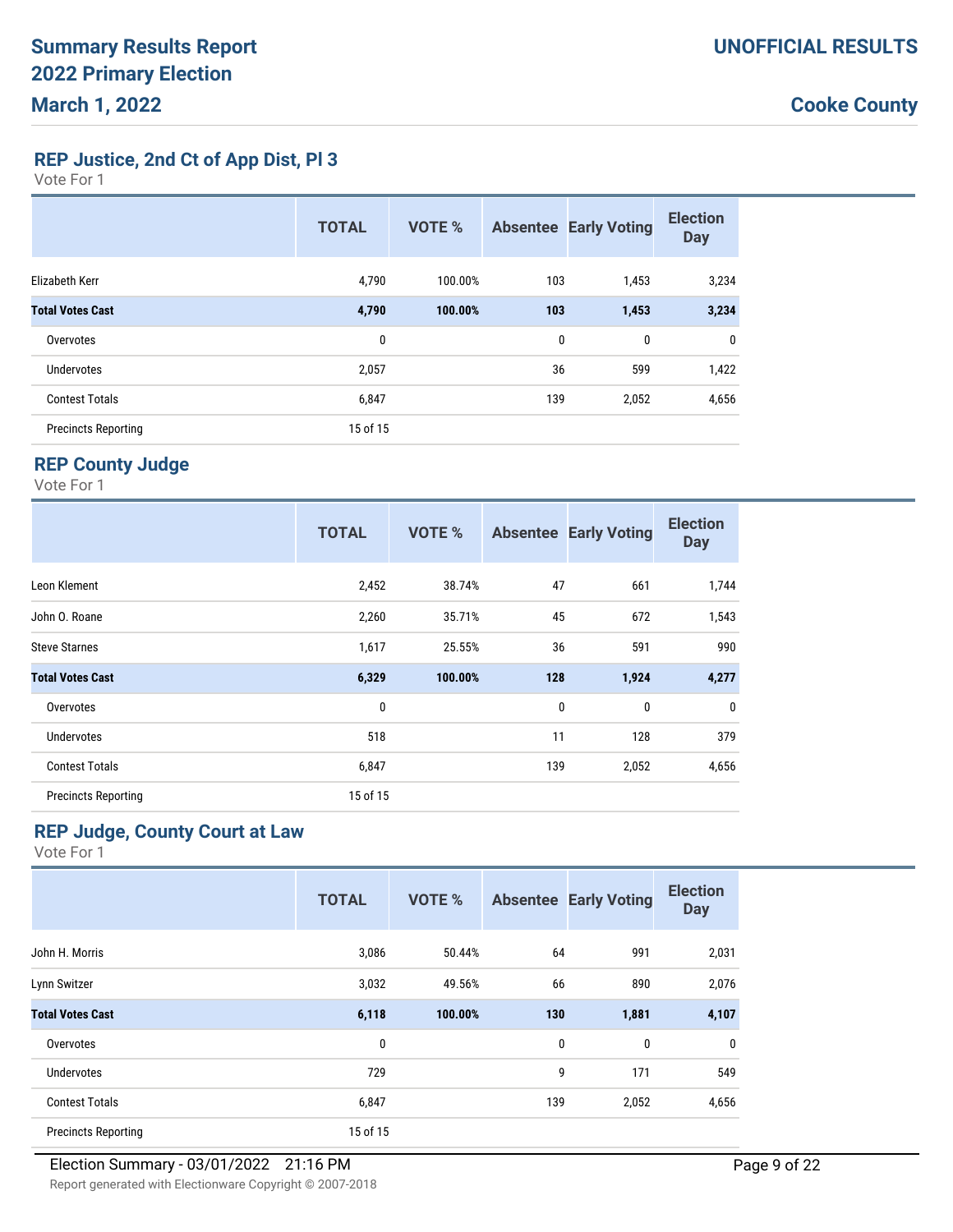#### **REP District Clerk**

Vote For 1

|                            | <b>TOTAL</b> | VOTE %  |     | <b>Absentee Early Voting</b> | <b>Election</b><br><b>Day</b> |
|----------------------------|--------------|---------|-----|------------------------------|-------------------------------|
| Marci A. Gilbert           | 5,198        | 100.00% | 115 | 1,599                        | 3,484                         |
| <b>Total Votes Cast</b>    | 5,198        | 100.00% | 115 | 1,599                        | 3,484                         |
| Overvotes                  | 0            |         | 0   | 0                            | $\mathbf 0$                   |
| Undervotes                 | 1,649        |         | 24  | 453                          | 1,172                         |
| <b>Contest Totals</b>      | 6,847        |         | 139 | 2,052                        | 4,656                         |
| <b>Precincts Reporting</b> | 15 of 15     |         |     |                              |                               |

### **REP County Clerk**

Vote For 1

|                            | <b>TOTAL</b> | <b>VOTE %</b> |     | <b>Absentee Early Voting</b> | <b>Election</b><br><b>Day</b> |
|----------------------------|--------------|---------------|-----|------------------------------|-------------------------------|
| Pam Harrison               | 5,357        | 100.00%       | 128 | 1,657                        | 3,572                         |
| <b>Total Votes Cast</b>    | 5,357        | 100.00%       | 128 | 1,657                        | 3,572                         |
| Overvotes                  | 0            |               | 0   | 0                            | 0                             |
| <b>Undervotes</b>          | 1,490        |               | 11  | 395                          | 1,084                         |
| <b>Contest Totals</b>      | 6,847        |               | 139 | 2,052                        | 4,656                         |
| <b>Precincts Reporting</b> | 15 of 15     |               |     |                              |                               |

#### **REP County Treasurer**

|                            | <b>TOTAL</b> | <b>VOTE %</b> |             | <b>Absentee Early Voting</b> | <b>Election</b><br><b>Day</b> |
|----------------------------|--------------|---------------|-------------|------------------------------|-------------------------------|
| Patty Brennan              | 5,162        | 100.00%       | 110         | 1,605                        | 3,447                         |
| <b>Total Votes Cast</b>    | 5,162        | 100.00%       | 110         | 1,605                        | 3,447                         |
| Overvotes                  | 0            |               | $\mathbf 0$ | 0                            | 0                             |
| <b>Undervotes</b>          | 1,685        |               | 29          | 447                          | 1,209                         |
| <b>Contest Totals</b>      | 6,847        |               | 139         | 2,052                        | 4,656                         |
| <b>Precincts Reporting</b> | 15 of 15     |               |             |                              |                               |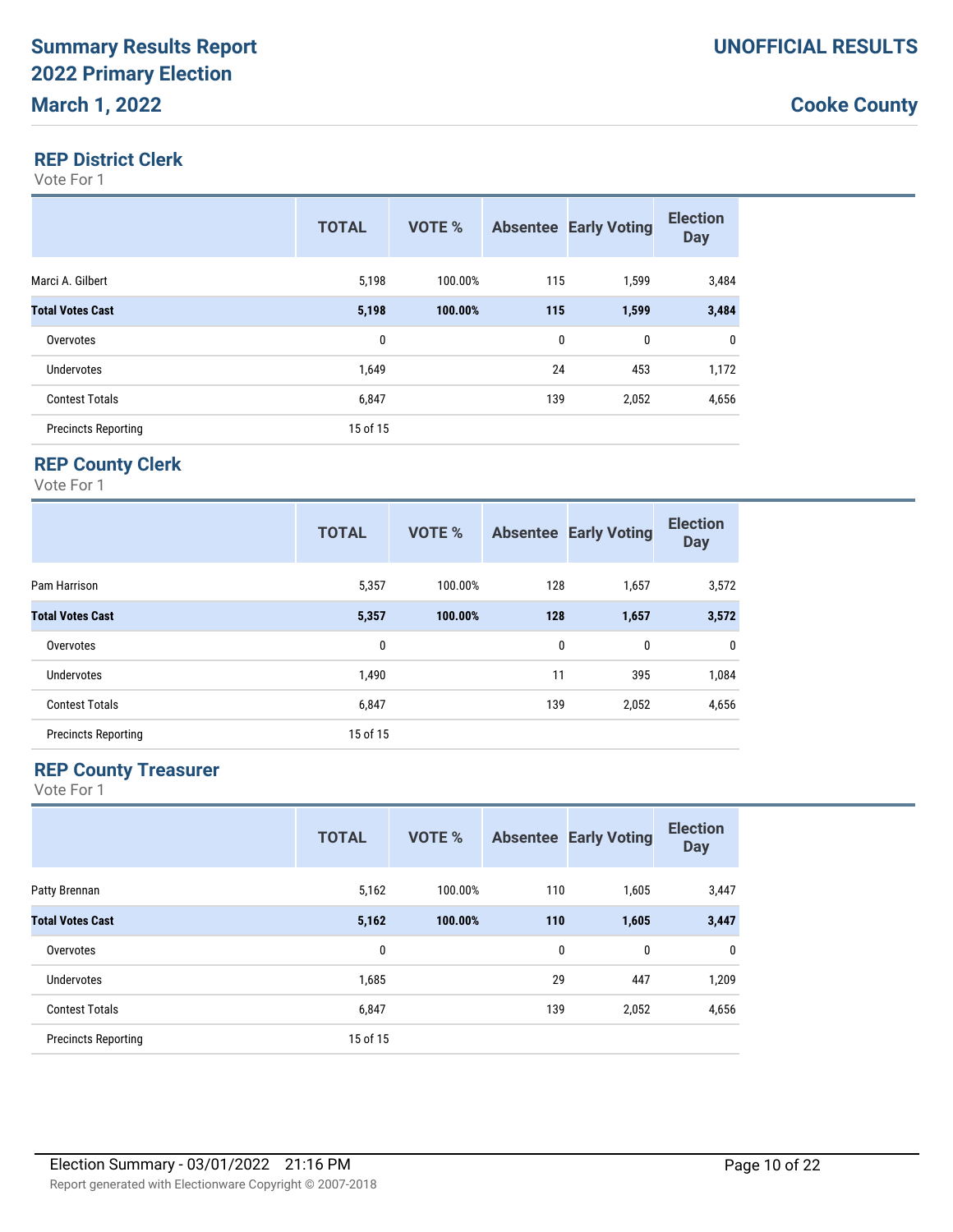**REP County Commissioner Pct 2**

Vote For 1

|                            | <b>TOTAL</b> | <b>VOTE %</b> |              | <b>Absentee Early Voting</b> | <b>Election</b><br><b>Day</b> |
|----------------------------|--------------|---------------|--------------|------------------------------|-------------------------------|
| Jason M. Snuggs            | 1,689        | 100.00%       | 30           | 488                          | 1,171                         |
| <b>Total Votes Cast</b>    | 1,689        | 100.00%       | 30           | 488                          | 1,171                         |
| Overvotes                  | 0            |               | $\mathbf{0}$ | $\mathbf 0$                  | 0                             |
| Undervotes                 | 491          |               | 6            | 143                          | 342                           |
| <b>Contest Totals</b>      | 2,180        |               | 36           | 631                          | 1,513                         |
| <b>Precincts Reporting</b> | 4 of 4       |               |              |                              |                               |

#### **REP County Commissioner Pct 4**

Vote For 1

|                            | <b>TOTAL</b> | <b>VOTE %</b> |    | <b>Absentee Early Voting</b> | <b>Election</b><br><b>Day</b> |
|----------------------------|--------------|---------------|----|------------------------------|-------------------------------|
| Matt P. Sicking            | 634          | 40.08%        | 10 | 96                           | 528                           |
| John Metzler               | 528          | 33.38%        | 10 | 153                          | 365                           |
| Jeremy Jay Bayer           | 420          | 26.55%        | 7  | 61                           | 352                           |
| <b>Total Votes Cast</b>    | 1,582        | 100.00%       | 27 | 310                          | 1,245                         |
| Overvotes                  | 0            |               | 0  | 0                            | $\mathbf 0$                   |
| <b>Undervotes</b>          | 60           |               | 1  | 20                           | 39                            |
| <b>Contest Totals</b>      | 1,642        |               | 28 | 330                          | 1,284                         |
| <b>Precincts Reporting</b> | 4 of 4       |               |    |                              |                               |

#### **REP JOP Pct 1**

|                            | <b>TOTAL</b> | <b>VOTE %</b> |    | <b>Absentee Early Voting</b> | <b>Election</b><br><b>Day</b> |
|----------------------------|--------------|---------------|----|------------------------------|-------------------------------|
| John J. "Jody" Henry       | 2,428        | 100.00%       | 51 | 668                          | 1,709                         |
| <b>Total Votes Cast</b>    | 2,428        | 100.00%       | 51 | 668                          | 1,709                         |
| Overvotes                  | 0            |               | 0  | 0                            | 0                             |
| Undervotes                 | 665          |               | 12 | 172                          | 481                           |
| <b>Contest Totals</b>      | 3,093        |               | 63 | 840                          | 2,190                         |
| <b>Precincts Reporting</b> | 7 of 7       |               |    |                              |                               |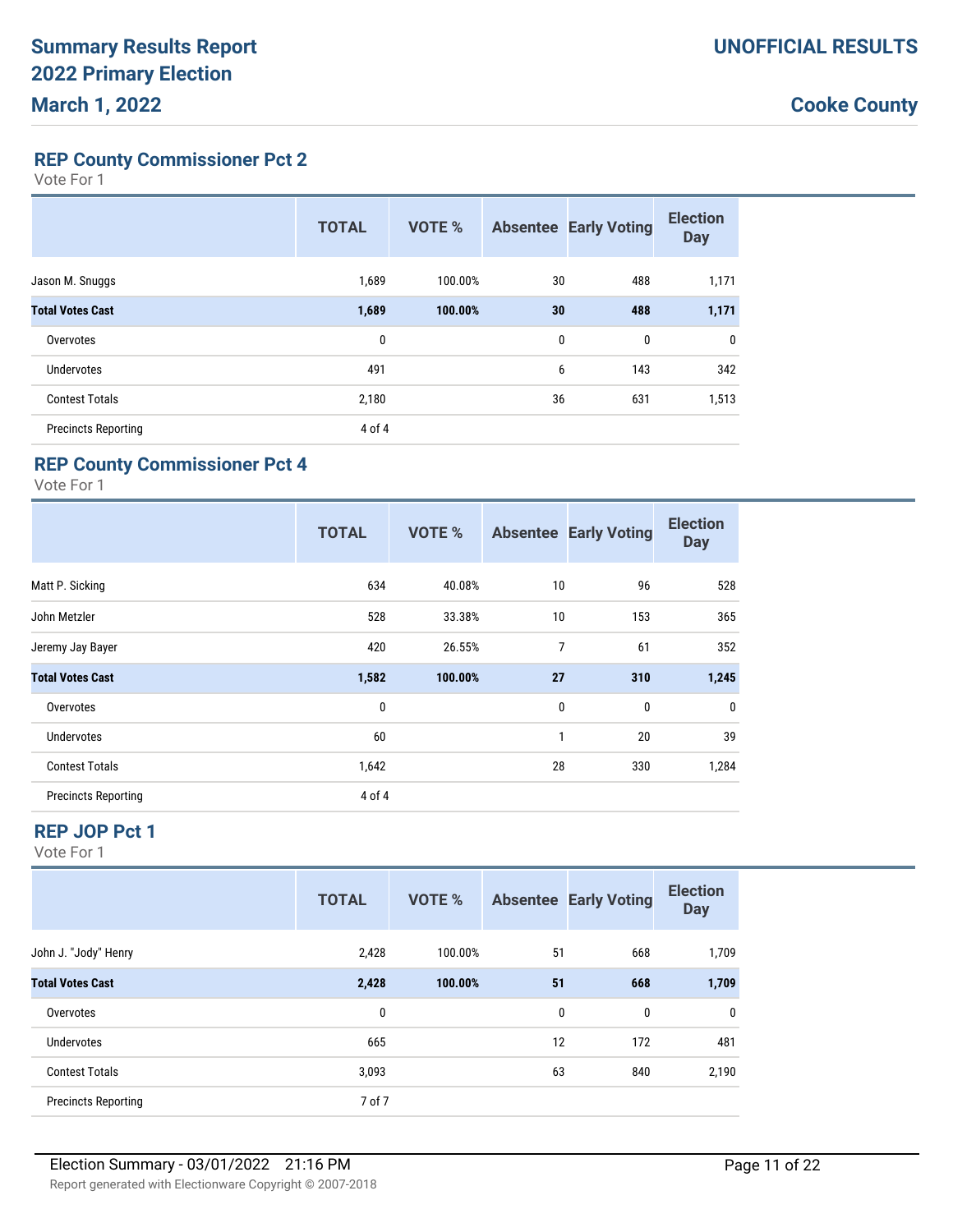#### **REP JOP Pct 2**

Vote For 1

|                                | <b>TOTAL</b> | <b>VOTE %</b> |    | <b>Absentee Early Voting</b> | <b>Election</b><br><b>Day</b> |
|--------------------------------|--------------|---------------|----|------------------------------|-------------------------------|
| Carroll L. Johnson             | 1,605        | 52.08%        | 32 | 590                          | 983                           |
| <b>Bradley "Brad" Mitchell</b> | 1,477        | 47.92%        | 26 | 436                          | 1,015                         |
| <b>Total Votes Cast</b>        | 3,082        | 100.00%       | 58 | 1,026                        | 1,998                         |
| Overvotes                      | 0            |               | 0  | 0                            | $\mathbf 0$                   |
| <b>Undervotes</b>              | 672          |               | 18 | 186                          | 468                           |
| <b>Contest Totals</b>          | 3,754        |               | 76 | 1,212                        | 2,466                         |
| <b>Precincts Reporting</b>     | 8 of 8       |               |    |                              |                               |

#### **REP County Chair**

Vote For 1

|                            | <b>TOTAL</b> | <b>VOTE %</b> |     | <b>Absentee Early Voting</b> | <b>Election</b><br><b>Day</b> |
|----------------------------|--------------|---------------|-----|------------------------------|-------------------------------|
| Chris McNamara             | 5,035        | 100.00%       | 107 | 1,547                        | 3,381                         |
| <b>Total Votes Cast</b>    | 5,035        | 100.00%       | 107 | 1,547                        | 3,381                         |
| Overvotes                  | 0            |               | 0   | 0                            | $\mathbf 0$                   |
| <b>Undervotes</b>          | 1,812        |               | 32  | 505                          | 1,275                         |
| <b>Contest Totals</b>      | 6,847        |               | 139 | 2,052                        | 4,656                         |
| <b>Precincts Reporting</b> | 15 of 15     |               |     |                              |                               |

#### **REP Proposition 1**

|                            | <b>TOTAL</b> | <b>VOTE %</b> |              | <b>Absentee Early Voting</b> | <b>Election</b><br><b>Day</b> |
|----------------------------|--------------|---------------|--------------|------------------------------|-------------------------------|
| <b>YES</b>                 | 6,254        | 93.07%        | 121          | 1,879                        | 4,254                         |
| N <sub>0</sub>             | 466          | 6.93%         | 11           | 149                          | 306                           |
| <b>Total Votes Cast</b>    | 6,720        | 100.00%       | 132          | 2,028                        | 4,560                         |
| Overvotes                  | 0            |               | $\mathbf{0}$ | $\bf{0}$                     | $\mathbf 0$                   |
| <b>Undervotes</b>          | 127          |               | 7            | 24                           | 96                            |
| <b>Contest Totals</b>      | 6,847        |               | 139          | 2,052                        | 4,656                         |
| <b>Precincts Reporting</b> | 15 of 15     |               |              |                              |                               |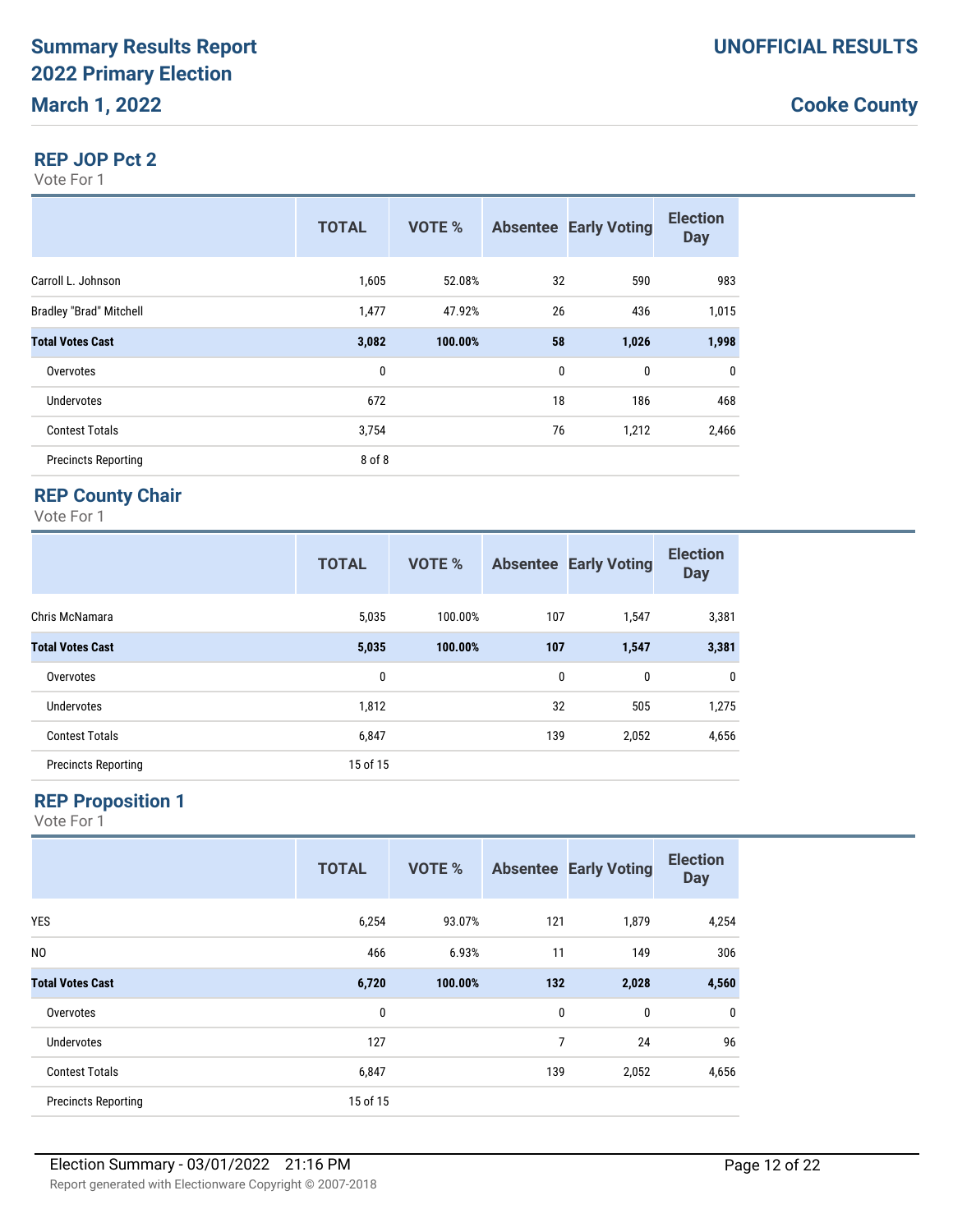### **REP Proposition 2**

Vote For 1

|                            | <b>TOTAL</b>   | <b>VOTE %</b> |             | <b>Absentee Early Voting</b> | <b>Election</b><br><b>Day</b> |
|----------------------------|----------------|---------------|-------------|------------------------------|-------------------------------|
| <b>YES</b>                 | 5,082          | 78.11%        | 94          | 1,510                        | 3,478                         |
| N <sub>0</sub>             | 1,424          | 21.89%        | 33          | 464                          | 927                           |
| <b>Total Votes Cast</b>    | 6,506          | 100.00%       | 127         | 1,974                        | 4,405                         |
| Overvotes                  | $\overline{2}$ |               | $\mathbf 0$ | 0                            | $\overline{2}$                |
| Undervotes                 | 339            |               | 12          | 78                           | 249                           |
| <b>Contest Totals</b>      | 6,847          |               | 139         | 2,052                        | 4,656                         |
| <b>Precincts Reporting</b> | 15 of 15       |               |             |                              |                               |

## **REP Proposition 3**

Vote For 1

|                            | <b>TOTAL</b>   | <b>VOTE %</b> |              | <b>Absentee Early Voting</b> | <b>Election</b><br><b>Day</b> |
|----------------------------|----------------|---------------|--------------|------------------------------|-------------------------------|
| <b>YES</b>                 | 6,006          | 89.59%        | 114          | 1,773                        | 4,119                         |
| N <sub>0</sub>             | 698            | 10.41%        | 17           | 242                          | 439                           |
| <b>Total Votes Cast</b>    | 6,704          | 100.00%       | 131          | 2,015                        | 4,558                         |
| Overvotes                  | $\overline{2}$ |               | $\mathbf{0}$ | 0                            | $\overline{2}$                |
| <b>Undervotes</b>          | 141            |               | 8            | 37                           | 96                            |
| <b>Contest Totals</b>      | 6,847          |               | 139          | 2,052                        | 4,656                         |
| <b>Precincts Reporting</b> | 15 of 15       |               |              |                              |                               |

### **REP Proposition 4**

|                            | <b>TOTAL</b> | <b>VOTE %</b> |     | <b>Absentee Early Voting</b> | <b>Election</b><br><b>Day</b> |
|----------------------------|--------------|---------------|-----|------------------------------|-------------------------------|
| <b>YES</b>                 | 6,081        | 91.82%        | 121 | 1,814                        | 4,146                         |
| N <sub>0</sub>             | 542          | 8.18%         | 6   | 178                          | 358                           |
| <b>Total Votes Cast</b>    | 6,623        | 100.00%       | 127 | 1,992                        | 4,504                         |
| Overvotes                  | $\mathbf 0$  |               | 0   | 0                            | $\mathbf{0}$                  |
| <b>Undervotes</b>          | 224          |               | 12  | 60                           | 152                           |
| <b>Contest Totals</b>      | 6,847        |               | 139 | 2,052                        | 4,656                         |
| <b>Precincts Reporting</b> | 15 of 15     |               |     |                              |                               |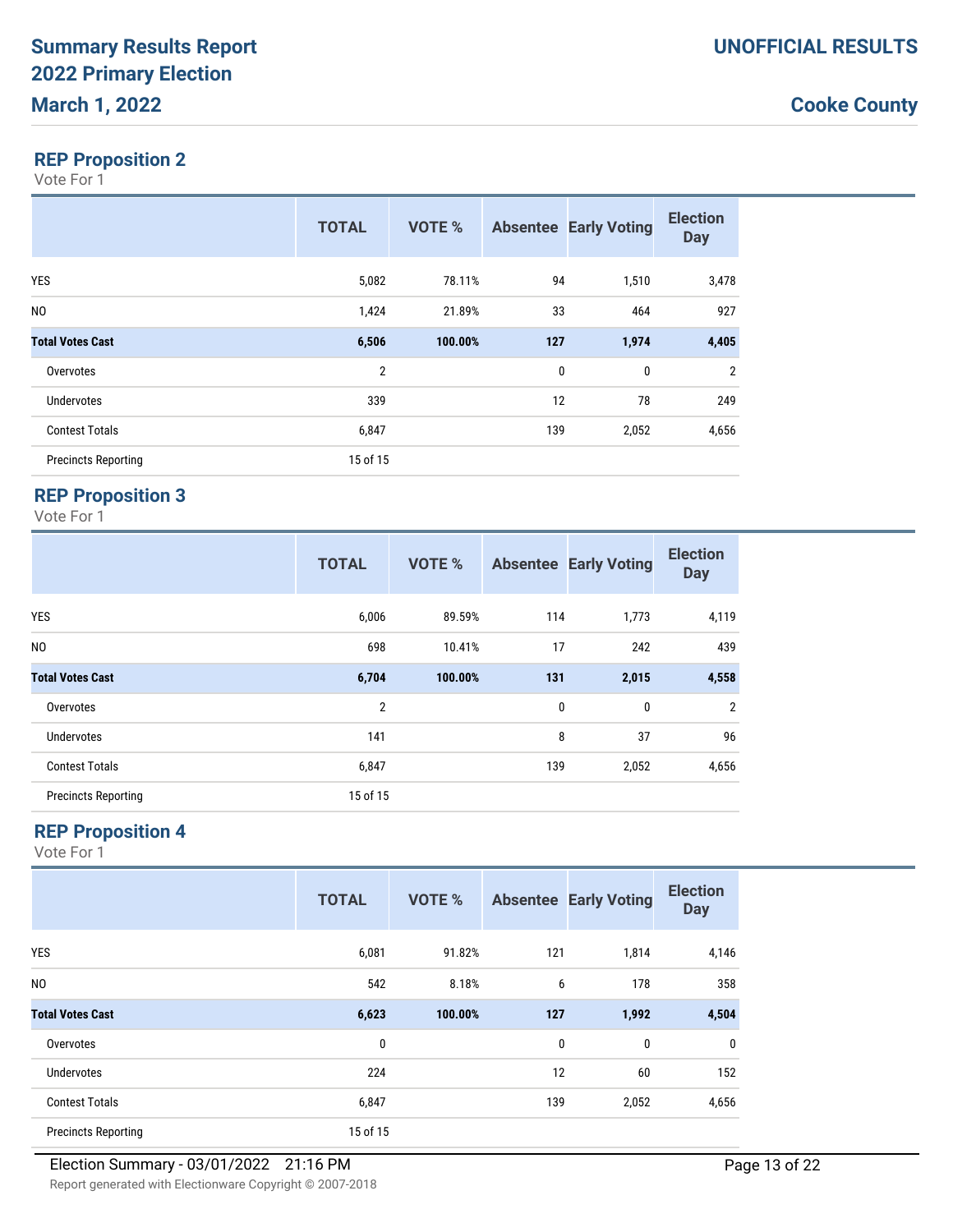### **REP Proposition 5**

Vote For 1

|                            | <b>TOTAL</b> | <b>VOTE %</b> |              | <b>Absentee Early Voting</b> | <b>Election</b><br><b>Day</b> |
|----------------------------|--------------|---------------|--------------|------------------------------|-------------------------------|
| <b>YES</b>                 | 5,789        | 88.02%        | 107          | 1,687                        | 3,995                         |
| N <sub>0</sub>             | 788          | 11.98%        | 17           | 280                          | 491                           |
| <b>Total Votes Cast</b>    | 6,577        | 100.00%       | 124          | 1,967                        | 4,486                         |
| Overvotes                  | 0            |               | $\mathbf{0}$ | $\mathbf 0$                  | 0                             |
| Undervotes                 | 270          |               | 15           | 85                           | 170                           |
| <b>Contest Totals</b>      | 6,847        |               | 139          | 2,052                        | 4,656                         |
| <b>Precincts Reporting</b> | 15 of 15     |               |              |                              |                               |

## **REP Proposition 6**

Vote For 1

|                            | <b>TOTAL</b> | <b>VOTE %</b> |     | <b>Absentee Early Voting</b> | <b>Election</b><br><b>Day</b> |
|----------------------------|--------------|---------------|-----|------------------------------|-------------------------------|
| <b>YES</b>                 | 5,414        | 83.85%        | 95  | 1,587                        | 3,732                         |
| N <sub>0</sub>             | 1,043        | 16.15%        | 31  | 362                          | 650                           |
| <b>Total Votes Cast</b>    | 6,457        | 100.00%       | 126 | 1,949                        | 4,382                         |
| Overvotes                  | 1            |               | 0   | 0                            | $\mathbf{1}$                  |
| Undervotes                 | 389          |               | 13  | 103                          | 273                           |
| <b>Contest Totals</b>      | 6,847        |               | 139 | 2,052                        | 4,656                         |
| <b>Precincts Reporting</b> | 15 of 15     |               |     |                              |                               |

# **REP Proposition 7**

|                            | <b>TOTAL</b> | <b>VOTE %</b> |     | <b>Absentee Early Voting</b> | <b>Election</b><br><b>Day</b> |
|----------------------------|--------------|---------------|-----|------------------------------|-------------------------------|
| <b>YES</b>                 | 6,467        | 96.68%        | 128 | 1,925                        | 4,414                         |
| N <sub>0</sub>             | 222          | 3.32%         | 6   | 83                           | 133                           |
| <b>Total Votes Cast</b>    | 6,689        | 100.00%       | 134 | 2,008                        | 4,547                         |
| Overvotes                  | $\mathbf 0$  |               | 0   | 0                            | 0                             |
| <b>Undervotes</b>          | 158          |               | 5   | 44                           | 109                           |
| <b>Contest Totals</b>      | 6,847        |               | 139 | 2,052                        | 4,656                         |
| <b>Precincts Reporting</b> | 15 of 15     |               |     |                              |                               |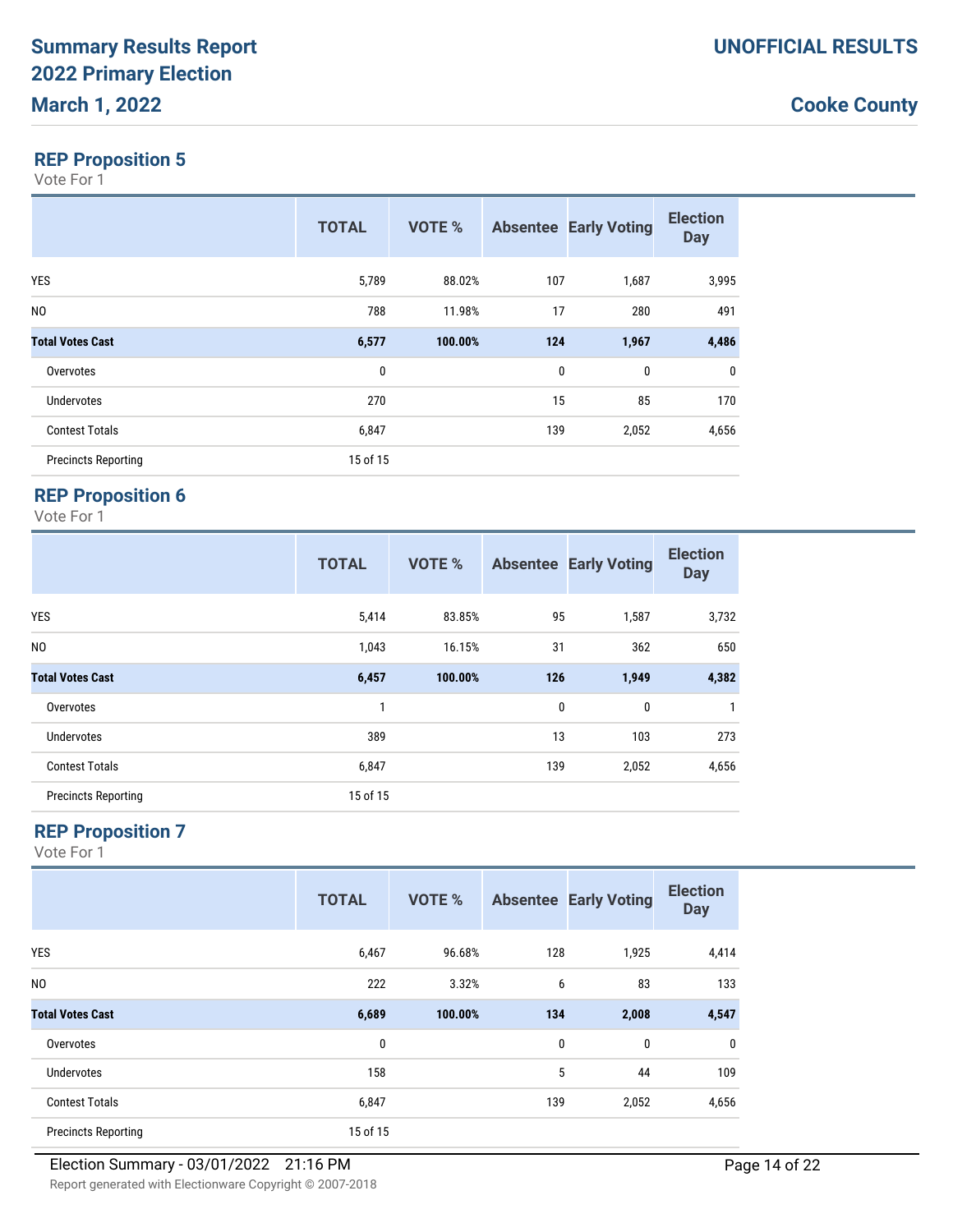### **REP Proposition 8**

Vote For 1

|                            | <b>TOTAL</b> | <b>VOTE %</b> |             | <b>Absentee Early Voting</b> | <b>Election</b><br><b>Day</b> |
|----------------------------|--------------|---------------|-------------|------------------------------|-------------------------------|
| <b>YES</b>                 | 6,252        | 93.82%        | 124         | 1,856                        | 4,272                         |
| N <sub>0</sub>             | 412          | 6.18%         | 8           | 134                          | 270                           |
| <b>Total Votes Cast</b>    | 6,664        | 100.00%       | 132         | 1,990                        | 4,542                         |
| Overvotes                  | 0            |               | $\mathbf 0$ | 0                            | $\mathbf 0$                   |
| <b>Undervotes</b>          | 183          |               | 7           | 62                           | 114                           |
| <b>Contest Totals</b>      | 6,847        |               | 139         | 2,052                        | 4,656                         |
| <b>Precincts Reporting</b> | 15 of 15     |               |             |                              |                               |

## **REP Proposition 9**

Vote For 1

|                            | <b>TOTAL</b> | <b>VOTE %</b> |     | <b>Absentee Early Voting</b> | <b>Election</b><br><b>Day</b> |
|----------------------------|--------------|---------------|-----|------------------------------|-------------------------------|
| <b>YES</b>                 | 5,507        | 83.11%        | 108 | 1,712                        | 3,687                         |
| N <sub>0</sub>             | 1,119        | 16.89%        | 22  | 284                          | 813                           |
| <b>Total Votes Cast</b>    | 6,626        | 100.00%       | 130 | 1,996                        | 4,500                         |
| Overvotes                  | 1            |               | 0   | 0                            | $\mathbf{1}$                  |
| <b>Undervotes</b>          | 220          |               | 9   | 56                           | 155                           |
| <b>Contest Totals</b>      | 6,847        |               | 139 | 2,052                        | 4,656                         |
| <b>Precincts Reporting</b> | 15 of 15     |               |     |                              |                               |

### **REP Proposition 10**

|                            | <b>TOTAL</b> | <b>VOTE %</b> |     | <b>Absentee Early Voting</b> | <b>Election</b><br><b>Day</b> |
|----------------------------|--------------|---------------|-----|------------------------------|-------------------------------|
| <b>YES</b>                 | 6,187        | 94.01%        | 122 | 1,841                        | 4,224                         |
| N <sub>0</sub>             | 394          | 5.99%         | 4   | 137                          | 253                           |
| <b>Total Votes Cast</b>    | 6,581        | 100.00%       | 126 | 1,978                        | 4,477                         |
| Overvotes                  | $\bf{0}$     |               | 0   | 0                            | 0                             |
| <b>Undervotes</b>          | 266          |               | 13  | 74                           | 179                           |
| <b>Contest Totals</b>      | 6,847        |               | 139 | 2,052                        | 4,656                         |
| <b>Precincts Reporting</b> | 15 of 15     |               |     |                              |                               |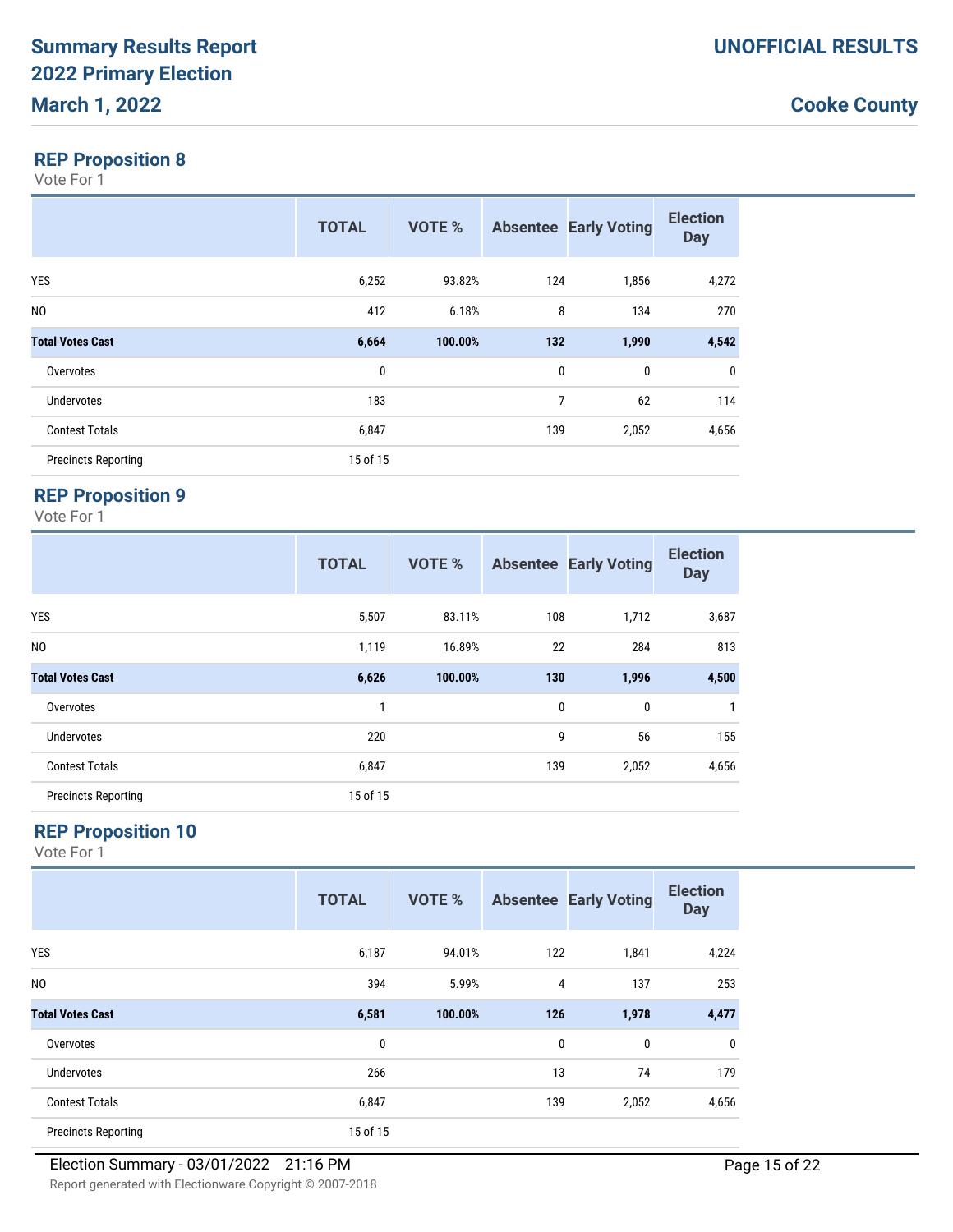#### **DEM Governor**

Vote For 1

|                             | <b>TOTAL</b>   | VOTE %  |                | <b>Absentee Early Voting</b> | <b>Election</b><br><b>Day</b> |
|-----------------------------|----------------|---------|----------------|------------------------------|-------------------------------|
| Beto O'Rourke               | 427            | 91.63%  | 59             | 127                          | 241                           |
| Joy Diaz                    | 14             | 3.00%   | $\mathbf{1}$   | 3                            | 10                            |
| Michael Cooper              | 13             | 2.79%   | $\overline{2}$ | 4                            | $\overline{7}$                |
| <b>Rich Wakeland</b>        | 10             | 2.15%   | $\overline{2}$ | 4                            | 4                             |
| Inocencio (Inno) Barrientez | $\overline{2}$ | 0.43%   | $\mathbf{0}$   | 0                            | $\overline{2}$                |
| <b>Total Votes Cast</b>     | 466            | 100.00% | 64             | 138                          | 264                           |
| Overvotes                   | $\mathbf{0}$   |         | $\mathbf{0}$   | 0                            | $\mathbf 0$                   |
| Undervotes                  | 7              |         | $\mathbf{0}$   | $\overline{2}$               | 5                             |
| <b>Contest Totals</b>       | 473            |         | 64             | 140                          | 269                           |
| <b>Precincts Reporting</b>  | 15 of 15       |         |                |                              |                               |

#### **DEM Lieutenant Governor**

|                            | <b>TOTAL</b> | <b>VOTE %</b> | <b>Absentee</b> | <b>Early Voting</b> | <b>Election</b><br><b>Day</b> |
|----------------------------|--------------|---------------|-----------------|---------------------|-------------------------------|
| Mike Collier               | 172          | 39.81%        | 29              | 58                  | 85                            |
| Michelle Beckley           | 144          | 33.33%        | 20              | 39                  | 85                            |
| Carla Brailey              | 116          | 26.85%        | 11              | 30                  | 75                            |
| <b>Total Votes Cast</b>    | 432          | 100.00%       | 60              | 127                 | 245                           |
| Overvotes                  | 0            |               | 0               | 0                   | $\mathbf 0$                   |
| <b>Undervotes</b>          | 41           |               | 4               | 13                  | 24                            |
| <b>Contest Totals</b>      | 473          |               | 64              | 140                 | 269                           |
| <b>Precincts Reporting</b> | 15 of 15     |               |                 |                     |                               |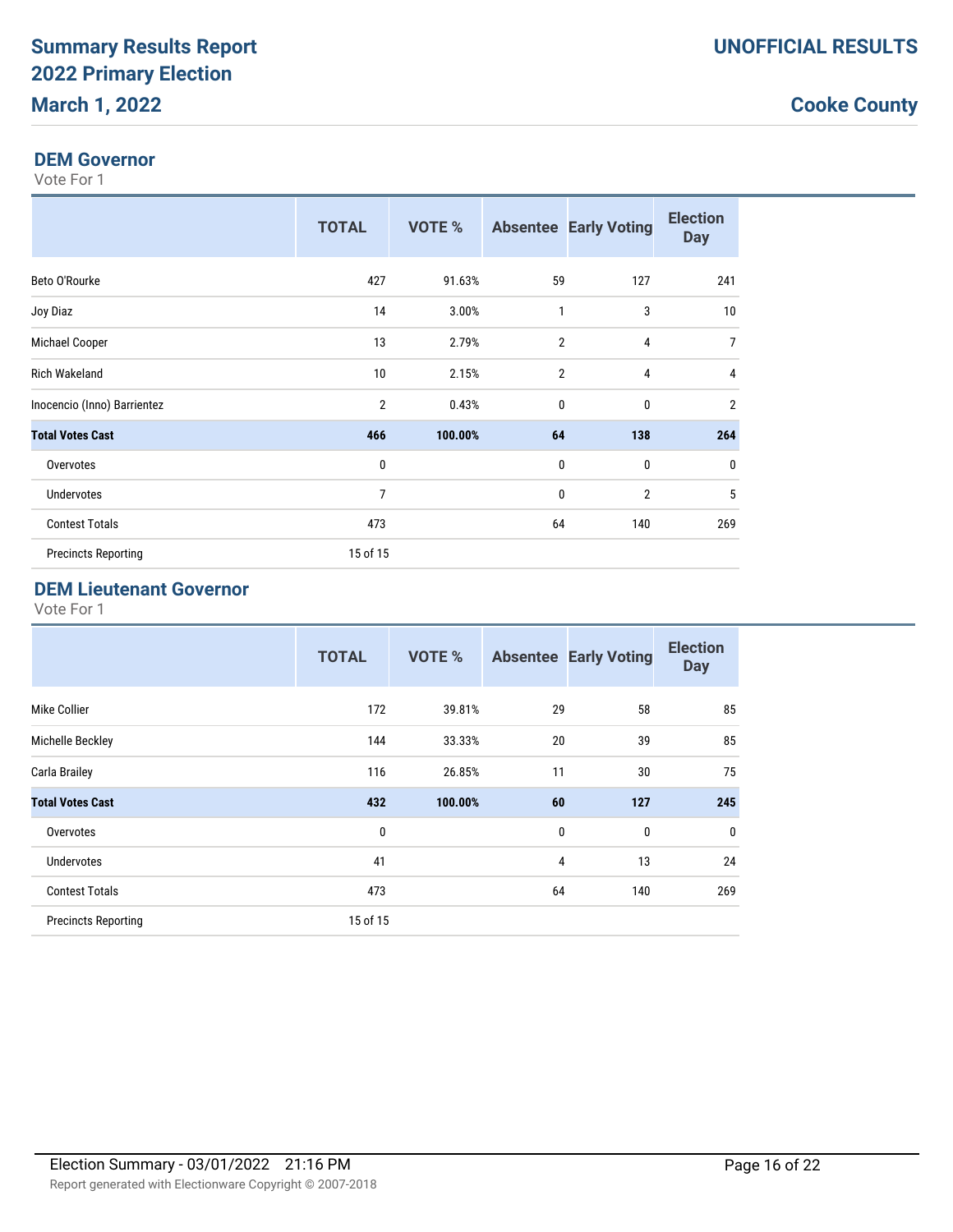### **DEM Attorney General**

Vote For 1

|                            | <b>TOTAL</b> | <b>VOTE %</b> |             | <b>Absentee Early Voting</b> | <b>Election</b><br><b>Day</b> |
|----------------------------|--------------|---------------|-------------|------------------------------|-------------------------------|
| Rochelle Mercedes Garza    | 167          | 38.57%        | 25          | 50                           | 92                            |
| Lee Merritt                | 97           | 22.40%        | 12          | 30                           | 55                            |
| Joe Jaworski               | 75           | 17.32%        | 10          | 26                           | 39                            |
| Mike Fields                | 60           | 13.86%        | 8           | 13                           | 39                            |
| S. "TBONE" Raynor          | 34           | 7.85%         | 5           | 8                            | 21                            |
| <b>Total Votes Cast</b>    | 433          | 100.00%       | 60          | 127                          | 246                           |
| Overvotes                  | 0            |               | $\mathbf 0$ | 0                            | $\mathbf{0}$                  |
| Undervotes                 | 40           |               | 4           | 13                           | 23                            |
| <b>Contest Totals</b>      | 473          |               | 64          | 140                          | 269                           |
| <b>Precincts Reporting</b> | 15 of 15     |               |             |                              |                               |

# **DEM Comptroller of Public Accounts**

|                            | <b>TOTAL</b> | <b>VOTE %</b> |              | <b>Absentee Early Voting</b> | <b>Election</b><br><b>Day</b> |
|----------------------------|--------------|---------------|--------------|------------------------------|-------------------------------|
| Janet T. Dudding           | 201          | 48.79%        | 38           | 57                           | 106                           |
| Angel Luis Vega            | 119          | 28.88%        | 5            | 37                           | 77                            |
| <b>Tim Mahoney</b>         | 92           | 22.33%        | 15           | 27                           | 50                            |
| <b>Total Votes Cast</b>    | 412          | 100.00%       | 58           | 121                          | 233                           |
| Overvotes                  | 0            |               | $\mathbf{0}$ | $\mathbf 0$                  | $\mathbf 0$                   |
| <b>Undervotes</b>          | 61           |               | 6            | 19                           | 36                            |
| <b>Contest Totals</b>      | 473          |               | 64           | 140                          | 269                           |
| <b>Precincts Reporting</b> | 15 of 15     |               |              |                              |                               |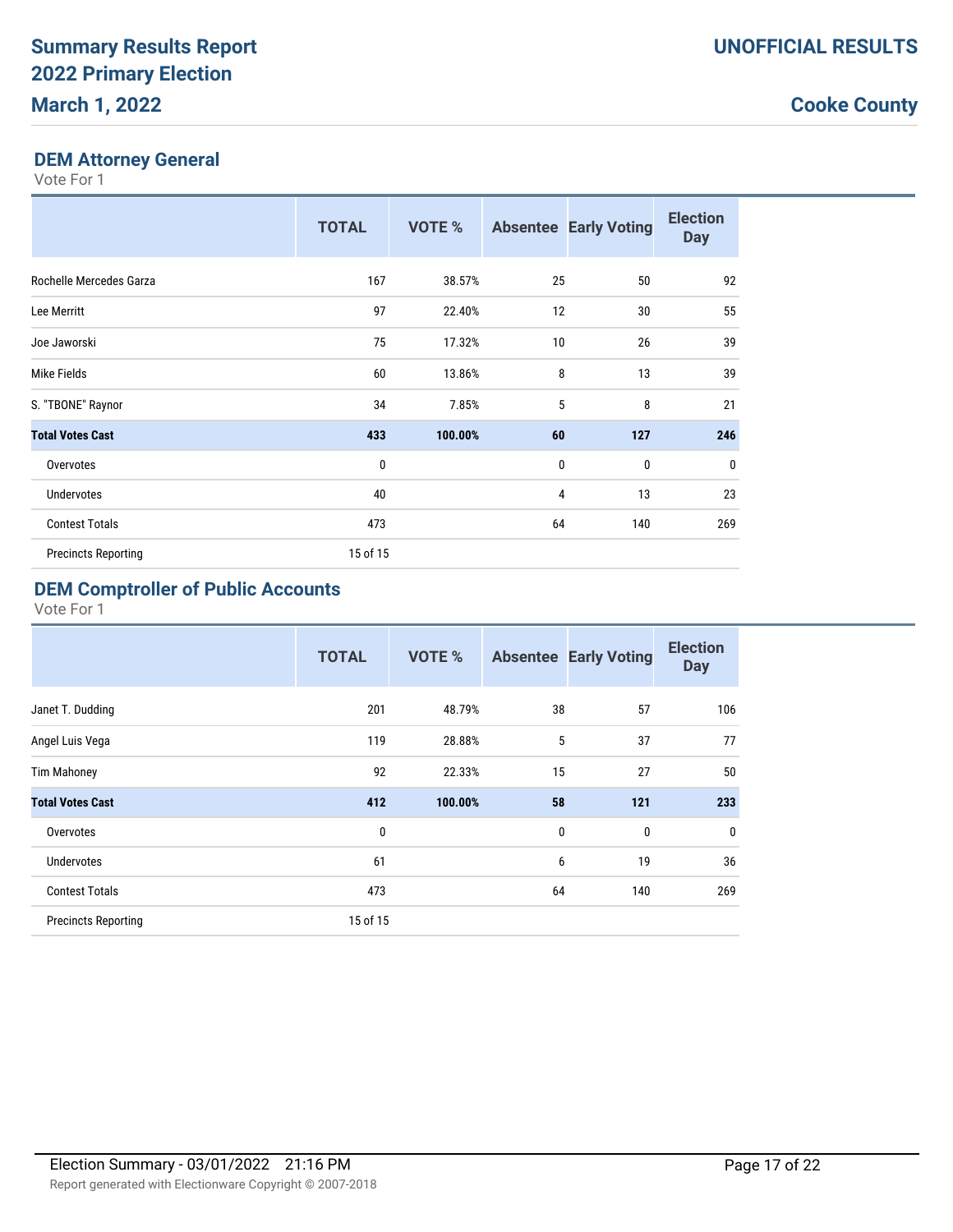**DEM Comm General Land Office**

Vote For 1

|                            | <b>TOTAL</b> | <b>VOTE %</b> |              | <b>Absentee Early Voting</b> | <b>Election</b><br><b>Day</b> |
|----------------------------|--------------|---------------|--------------|------------------------------|-------------------------------|
| Sandragrace Martinez       | 114          | 27.80%        | 8            | 36                           | 70                            |
| Jay Kleberg                | 105          | 25.61%        | 25           | 27                           | 53                            |
| Michael Lange              | 96           | 23.41%        | 16           | 29                           | 51                            |
| Jinny Suh                  | 95           | 23.17%        | 9            | 30                           | 56                            |
| <b>Total Votes Cast</b>    | 410          | 100.00%       | 58           | 122                          | 230                           |
| Overvotes                  | 0            |               | $\mathbf{0}$ | 0                            | 0                             |
| Undervotes                 | 63           |               | 6            | 18                           | 39                            |
| <b>Contest Totals</b>      | 473          |               | 64           | 140                          | 269                           |
| <b>Precincts Reporting</b> | 15 of 15     |               |              |                              |                               |

### **DEM Commissioner of Agriculture**

|                            | <b>TOTAL</b> | <b>VOTE %</b> |    | <b>Absentee Early Voting</b> | <b>Election</b><br><b>Day</b> |
|----------------------------|--------------|---------------|----|------------------------------|-------------------------------|
| Susan Hays                 | 354          | 82.90%        | 43 | 101                          | 210                           |
| Ed Ireson                  | 73           | 17.10%        | 16 | 26                           | 31                            |
| <b>Total Votes Cast</b>    | 427          | 100.00%       | 59 | 127                          | 241                           |
| Overvotes                  | 0            |               | 0  | 0                            | $\mathbf{0}$                  |
| <b>Undervotes</b>          | 46           |               | 5  | 13                           | 28                            |
| <b>Contest Totals</b>      | 473          |               | 64 | 140                          | 269                           |
| <b>Precincts Reporting</b> | 15 of 15     |               |    |                              |                               |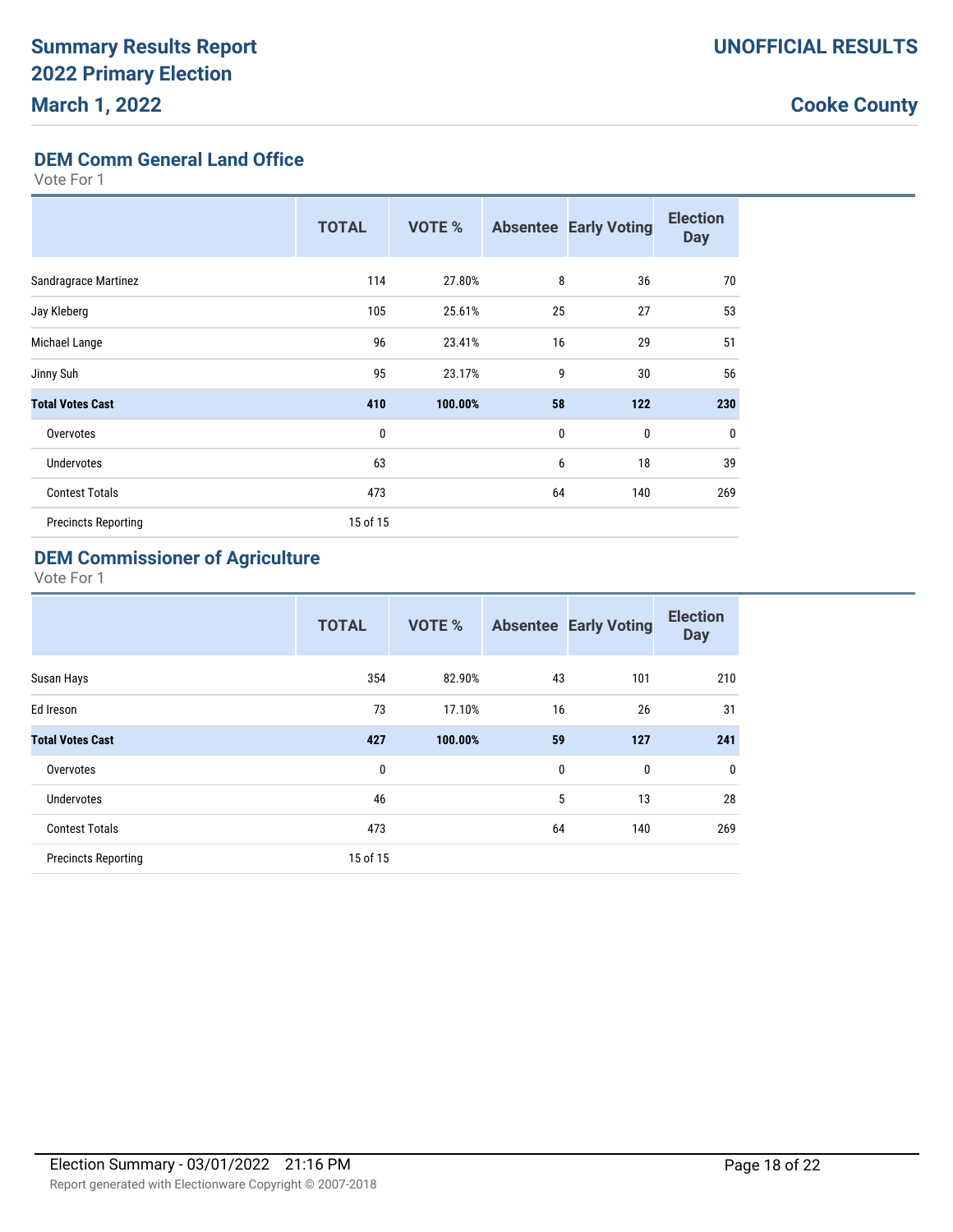#### **DEM Railroad Commissioner**

Vote For 1

|                            | <b>TOTAL</b> | <b>VOTE %</b> |    | <b>Absentee Early Voting</b> | <b>Election</b><br><b>Day</b> |
|----------------------------|--------------|---------------|----|------------------------------|-------------------------------|
| Luke Warford               | 395          | 100.00%       | 56 | 116                          | 223                           |
| <b>Total Votes Cast</b>    | 395          | 100.00%       | 56 | 116                          | 223                           |
| Overvotes                  | 0            |               | 0  | 0                            | 0                             |
| Undervotes                 | 78           |               | 8  | 24                           | 46                            |
| <b>Contest Totals</b>      | 473          |               | 64 | 140                          | 269                           |
| <b>Precincts Reporting</b> | 15 of 15     |               |    |                              |                               |

#### **DEM Justice, Supreme Court, Pl 3**

Vote For 1

|                            | <b>TOTAL</b> | VOTE %  |             | <b>Absentee Early Voting</b> | <b>Election</b><br><b>Day</b> |
|----------------------------|--------------|---------|-------------|------------------------------|-------------------------------|
| Erin A Nowell              | 395          | 100.00% | 56          | 119                          | 220                           |
| <b>Total Votes Cast</b>    | 395          | 100.00% | 56          | 119                          | 220                           |
| Overvotes                  | 0            |         | $\mathbf 0$ | 0                            | $\mathbf 0$                   |
| <b>Undervotes</b>          | 78           |         | 8           | 21                           | 49                            |
| <b>Contest Totals</b>      | 473          |         | 64          | 140                          | 269                           |
| <b>Precincts Reporting</b> | 15 of 15     |         |             |                              |                               |

#### **DEM Justice, Supreme Court, Pl 5**

|                            | <b>TOTAL</b> | <b>VOTE %</b> |    | <b>Absentee Early Voting</b> | <b>Election</b><br><b>Day</b> |
|----------------------------|--------------|---------------|----|------------------------------|-------------------------------|
| Amanda Reichek             | 403          | 100.00%       | 57 | 121                          | 225                           |
| <b>Total Votes Cast</b>    | 403          | 100.00%       | 57 | 121                          | 225                           |
| Overvotes                  | 0            |               | 0  | 0                            | $\mathbf 0$                   |
| Undervotes                 | 70           |               | 7  | 19                           | 44                            |
| <b>Contest Totals</b>      | 473          |               | 64 | 140                          | 269                           |
| <b>Precincts Reporting</b> | 15 of 15     |               |    |                              |                               |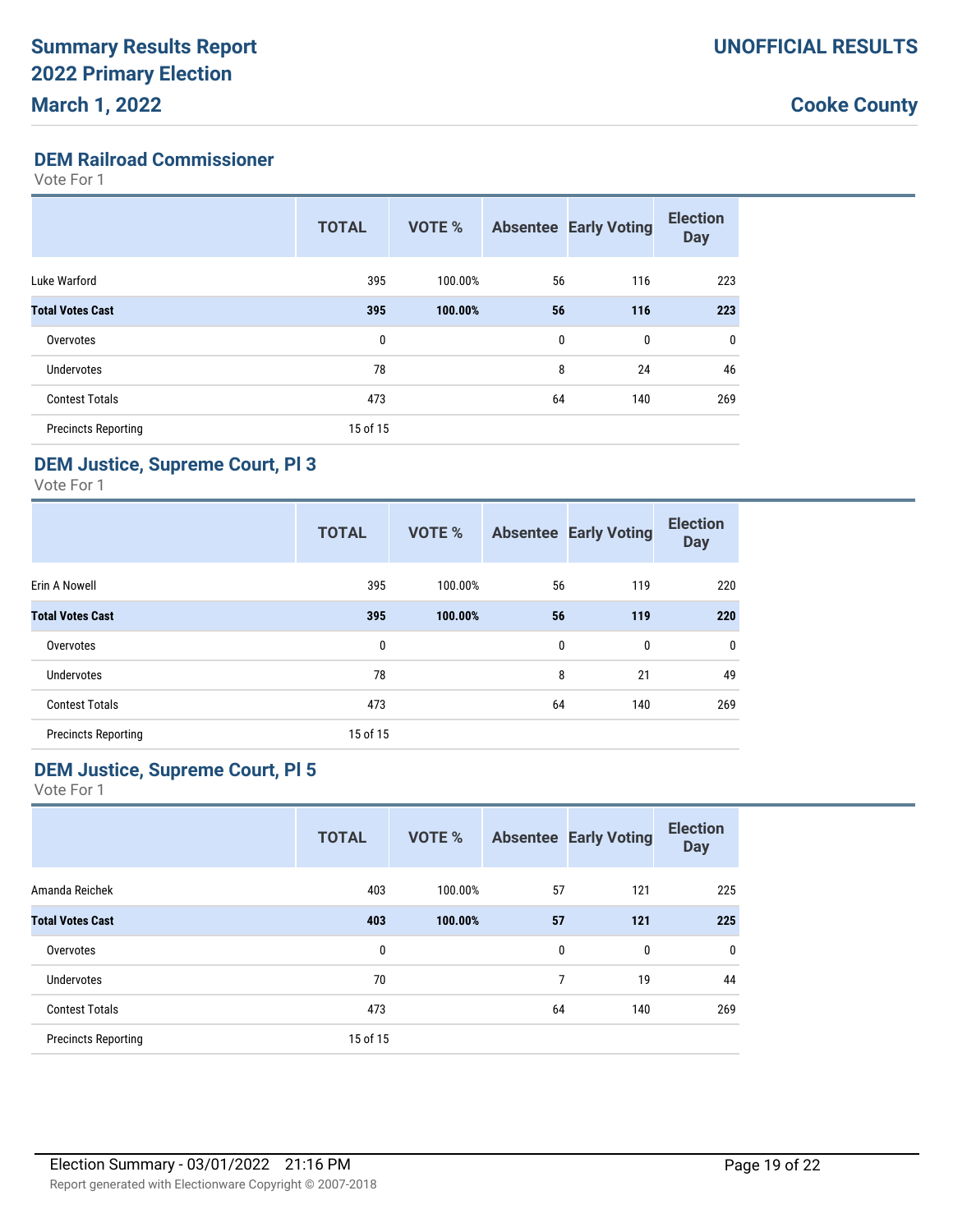**DEM Justice, Supreme Court, Pl 9**

Vote For 1

|                            | <b>TOTAL</b> | <b>VOTE %</b> |    | <b>Absentee Early Voting</b> | <b>Election</b><br><b>Day</b> |
|----------------------------|--------------|---------------|----|------------------------------|-------------------------------|
| Julia Maldonado            | 400          | 100.00%       | 57 | 118                          | 225                           |
| <b>Total Votes Cast</b>    | 400          | 100.00%       | 57 | 118                          | 225                           |
| Overvotes                  | 0            |               | 0  | 0                            | $\mathbf{0}$                  |
| <b>Undervotes</b>          | 73           |               | 7  | 22                           | 44                            |
| <b>Contest Totals</b>      | 473          |               | 64 | 140                          | 269                           |
| <b>Precincts Reporting</b> | 15 of 15     |               |    |                              |                               |

#### **DEM Judge, Ct of Crim App, Pl 5**

Vote For 1

|                            | <b>TOTAL</b> | <b>VOTE %</b> |    | <b>Absentee Early Voting</b> | <b>Election</b><br><b>Day</b> |
|----------------------------|--------------|---------------|----|------------------------------|-------------------------------|
| Dana Huffman               | 402          | 100.00%       | 57 | 121                          | 224                           |
| <b>Total Votes Cast</b>    | 402          | 100.00%       | 57 | 121                          | 224                           |
| Overvotes                  | 0            |               | 0  | 0                            | $\mathbf 0$                   |
| <b>Undervotes</b>          | 71           |               | 7  | 19                           | 45                            |
| <b>Contest Totals</b>      | 473          |               | 64 | 140                          | 269                           |
| <b>Precincts Reporting</b> | 15 of 15     |               |    |                              |                               |

### **DEM Judge, Ct of Crim App, Pl 6**

|                            | <b>TOTAL</b> | <b>VOTE %</b> |    | <b>Absentee Early Voting</b> | <b>Election</b><br><b>Day</b> |
|----------------------------|--------------|---------------|----|------------------------------|-------------------------------|
| Robert Johnson             | 399          | 100.00%       | 56 | 119                          | 224                           |
| <b>Total Votes Cast</b>    | 399          | 100.00%       | 56 | 119                          | 224                           |
| Overvotes                  | 0            |               | 0  | 0                            | $\mathbf 0$                   |
| <b>Undervotes</b>          | 74           |               | 8  | 21                           | 45                            |
| <b>Contest Totals</b>      | 473          |               | 64 | 140                          | 269                           |
| <b>Precincts Reporting</b> | 15 of 15     |               |    |                              |                               |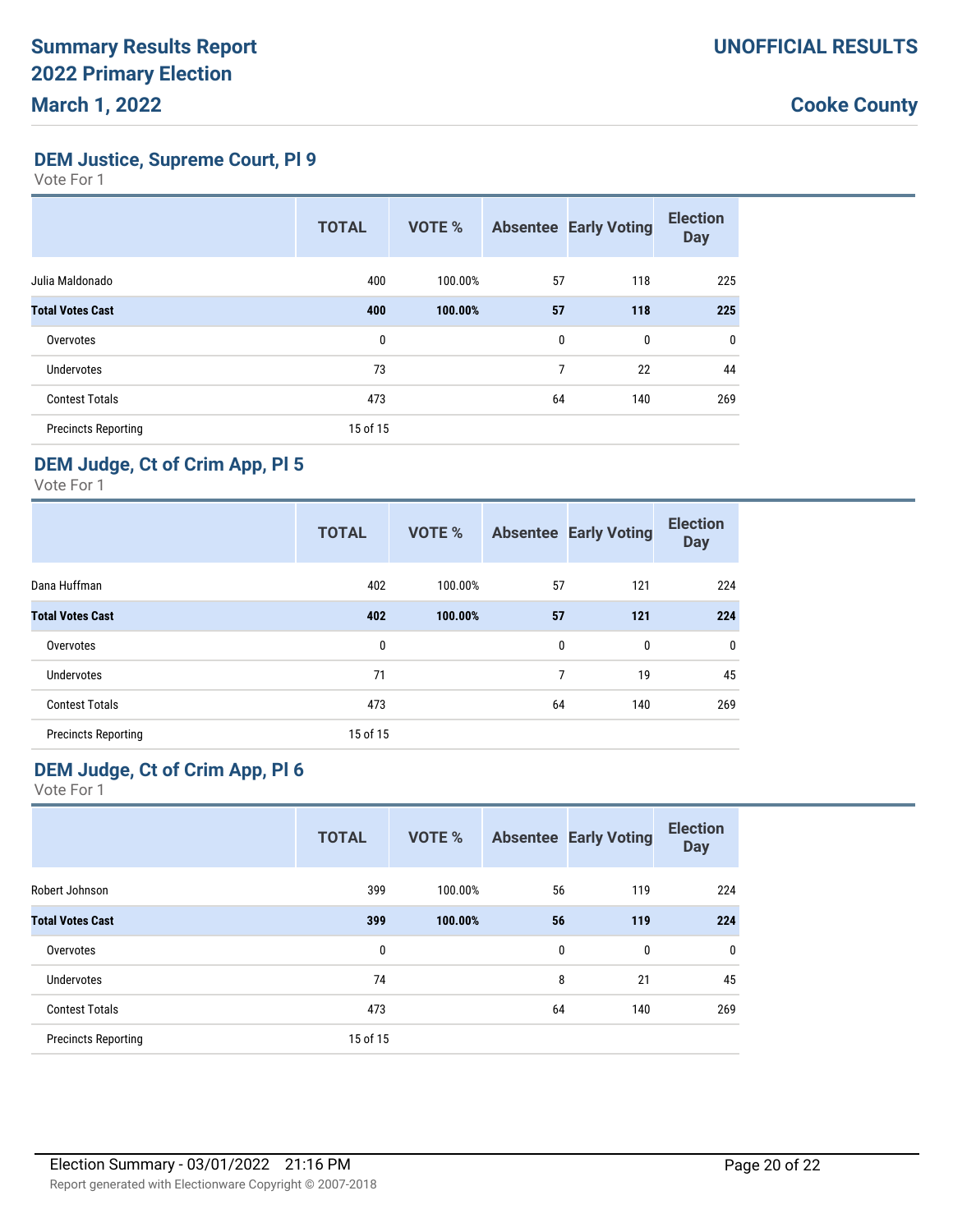**DEM Member, State BoE, Dist 12**

Vote For 1

|                            | <b>TOTAL</b> | <b>VOTE %</b> |             | <b>Absentee Early Voting</b> | <b>Election</b><br><b>Day</b> |
|----------------------------|--------------|---------------|-------------|------------------------------|-------------------------------|
| Roberto Velasco            | 217          | 53.58%        | 36          | 70                           | 111                           |
| <b>Alex Cornwallis</b>     | 188          | 46.42%        | 22          | 47                           | 119                           |
| <b>Total Votes Cast</b>    | 405          | 100.00%       | 58          | 117                          | 230                           |
| Overvotes                  | 0            |               | $\mathbf 0$ | $\mathbf{0}$                 | $\mathbf 0$                   |
| <b>Undervotes</b>          | 68           |               | 6           | 23                           | 39                            |
| <b>Contest Totals</b>      | 473          |               | 64          | 140                          | 269                           |
| <b>Precincts Reporting</b> | 15 of 15     |               |             |                              |                               |

#### **DEM Justice, 2nd Ct of App Dist, Pl 3**

Vote For 1

|                            | <b>TOTAL</b> | <b>VOTE %</b> |    | <b>Absentee Early Voting</b> | <b>Election</b><br><b>Day</b> |
|----------------------------|--------------|---------------|----|------------------------------|-------------------------------|
| Delonia A. Watson          | 397          | 100.00%       | 57 | 118                          | 222                           |
| <b>Total Votes Cast</b>    | 397          | 100.00%       | 57 | 118                          | 222                           |
| Overvotes                  | 0            |               | 0  | 0                            | $\mathbf 0$                   |
| <b>Undervotes</b>          | 76           |               | 7  | 22                           | 47                            |
| <b>Contest Totals</b>      | 473          |               | 64 | 140                          | 269                           |
| <b>Precincts Reporting</b> | 15 of 15     |               |    |                              |                               |

### **DEM County Judge**

|                            | <b>TOTAL</b> | <b>VOTE %</b> |    | <b>Absentee Early Voting</b> | <b>Election</b><br><b>Day</b> |
|----------------------------|--------------|---------------|----|------------------------------|-------------------------------|
| Denny Hook                 | 389          | 100.00%       | 54 | 117                          | 218                           |
| <b>Total Votes Cast</b>    | 389          | 100.00%       | 54 | 117                          | 218                           |
| Overvotes                  | 0            |               | 0  | 0                            | 0                             |
| <b>Undervotes</b>          | 84           |               | 10 | 23                           | 51                            |
| <b>Contest Totals</b>      | 473          |               | 64 | 140                          | 269                           |
| <b>Precincts Reporting</b> | 15 of 15     |               |    |                              |                               |